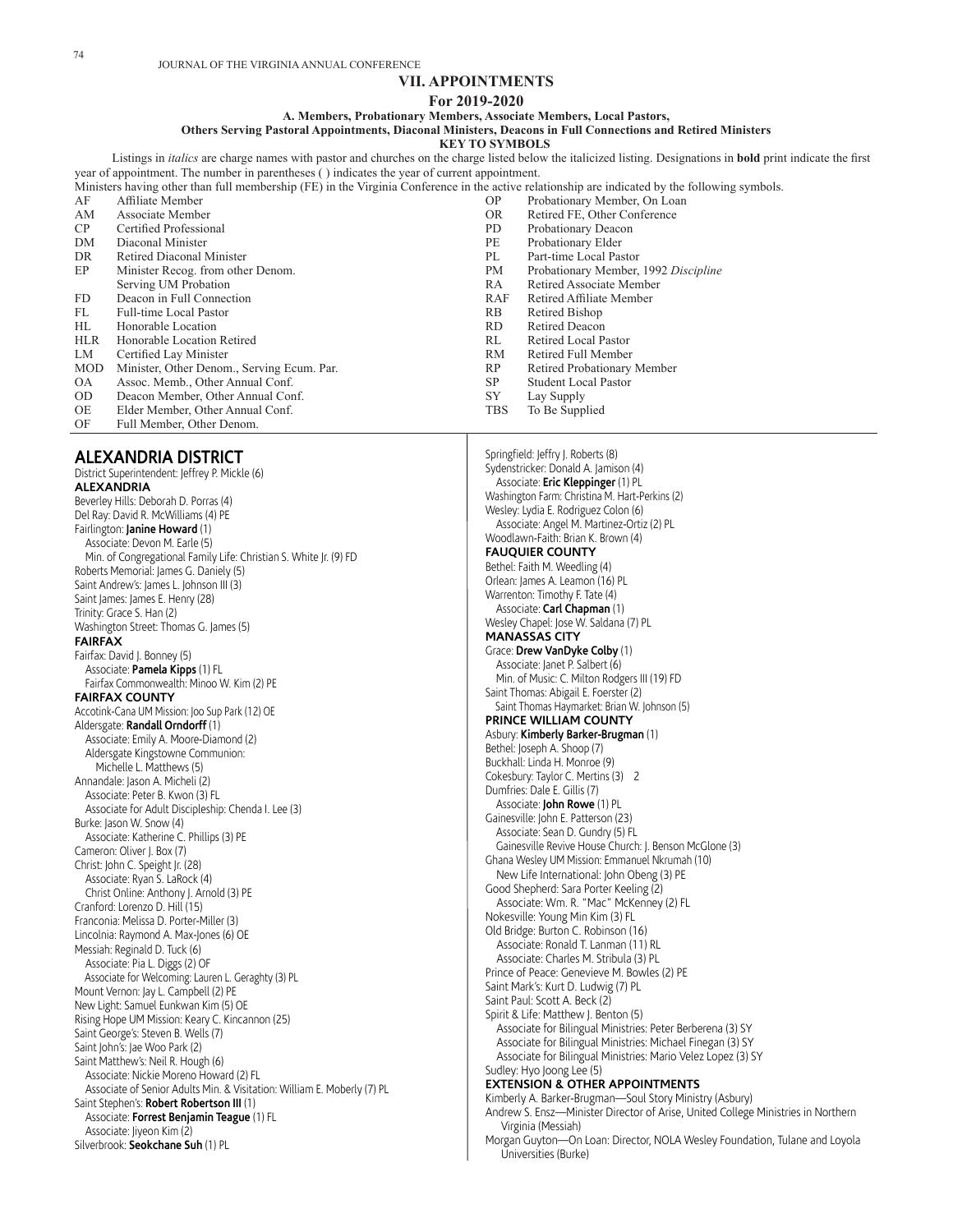J. Denise Honeycutt—On Loan: Merritt's Chapel UMC, North Carolina Conference David F. McAllister-Wilson—President, Wesley Seminary (Fairlington) Marianne K. Nassef—Part-Time Chaplain, US Air Force Reserve (Fairlington) Lemuel E. Pearsall Jr.—Chaplain, US Army (Good Shepherd) R. Kendall Soulen—Professor of Systematic Theology, Candler (Annandale) Susan E. Willhauck (FD)—Associate Professor of Pastoral Theology, Atlantic School of Theology (St. Matthew's)

# **ARLINGTON DISTRICT**

District Superintendent: **Sarah L.K. Calvert** (1) **ARLINGTON** Arlington Commons: **TBD** Arlington Forest: **JaeHaeng Choi** (1) Arlington Korean: Young Sung Ryu (3) PE Arlington Temple: Alison Rosner Bass (7) Calloway: DeLishia A. Davis (3) OE Calvary: Matthew G. Smith (6) Central: Sarah Harrison-McQueen (6) Minister of Health and Visitation: John H. Conway (4) PD Cherrydale: Elizabeth A. Foss (9) Clarendon: Tracy McNeil Wines (6) Community: R. Carl Ripley Jr. (28) First Vietnamese-American of Greater Wash.: Hieu D. Phan (7) Mount Olivet: Edward R. Walker (7) Associate: Teer Hardy (3) PE Associate: Jeffrey H. Goodman (8) PL Walker Chapel: **M. Lynne Alley-Grant** (1) **FAIRFAX COUNTY** Andrew Chapel: Matthew B. Sergent (2) Bruen Chapel: **Donald Ferris-McCann** (1) OE Centreville: William B. Montgomery II (4) Associate: Ellen LaCroix Fillette (4) Charles Wesley: Martha C. Ringenbach (2) PE Chesterbrook: Daniel D. Park (4) Church of the Good Shepherd: Eric Chang-Gyoon Song (4) Community of Faith: Robert E. Vaughn Jr. (22) Culmore: Nelson J. Neil (4) PL Associate: Elizabeth H. Neil (4) PE Dranesville: William E. Heinzman (8) First Korean: Sung Ho Chung (16) OE Floris: Thomas M. Berlin (23) Associate: Barbara Miner (14) FL Associate: Timothy L. Ward (11) Associate: Ashley B. Allen (7) Associate: John J. McGlothin (2) FL Associate: Robert N. Riggles (2) FL Friendship: M. Thomas Lott (4) Associate: James E. Harrington (3) PL Graham Road: Arum Kim (2) PE Minister of Health and Visitation: John H. Conway (4) PD Great Falls: Livingstone S. Dore (4) Herndon: Jonathan J. Page (2) Korean of Greater Washington: **Younghoon Kim** (1) OE Associate: Daniel J. Cho (2) OE Associate: Heewon Cho (3) PE Associate: U. Tarah Lee (2) FL Associate: **Jong Nam Kim** (1) OE Associate: **TBD** Korean of Koinonia: Young Bong Kim (4) Associate: In Yong Chung (3) PE Associate: Sunghyun Ryu (2) OE Oakton: Dawn-Marie Singleton (8) Pender: **Margaret T. Kutz** (1) RE Saint Luke's: Aslam Barkat (6) OR Sleepy Hollow: **Jennifer L. Ailstock** (1) FL Smith Chapel: Ho Kang (2) PL Trinity: James C. Sprouse (23) Associate: Eileen F. Gilmer (7) FL Associate: Ki C. Lee (5) United Christian Parish: Co-Pastor Elizabeth Williams (3) MOD Co-Pastor: **Marcus Leathers** (1) MOD Vale: Jeffrey J. Haugh (6) Vine: D. Todd Schlechty (11) Associate: Melissa R. Dunlap (3) Associate: **Donovan H. Archie** (1) FL Generational Ministries Director: Eoi Kyung Hwang (3) FD Wesley: Kyungsuk Cho (4)

#### **FALLS CHURCH**

Christ Crossman: Jung Pyo Hong (2) Dulin: M. Davies Kirkland (20) Galloway: James E. Page Jr. (6) FL **LOUDOUN COUNTY** *Aldie-Arcola Cooperative Parish:* Christopher E. Riedel (4) Associate: Richard B. Dawson (4) RL Aldie, Arcola Ashburn Korean: Hyunsik Kang (7) FL Crossroads: David A. Norman (31) Associate: Flor Norris-Hoydilla (3) PL Galilee: Jason B. Duley (6) Associate: Geitra J. Mickelson (3) PL Pleasant Valley: Eugene Kim (3) Sterling: Stephen T. Vineyard (5) Associate: Marcela M. Jarman (6) PL **EXTENSION & OTHER APPOINTMENTS** Michelle Holmes Chaney (AF) —Bidistrict (Alexandria and Arlington) Coordinator for Church Revitalization and Leadership Development (Centreville) Tammie E. Crews—Deputy Command Chaplain, US Army, Military District of Washington, DC (Vine) Jonathan D. Fuller (PD)— Coordinator of Residence Life at Randolph-Macon College (Floris) Gary L. Hulme—President/CEO and Pastoral Counselor, Pastoral Counseling of Northern VA (Mount Olivet) Sangkeun Kim—Professor of Mission Studies, Theology Department, Yonsei University, Korea (Korean UMC Greater Washington) Katherine A. Malloy (PD)—Associate for Lifelong Learning, Director of Christian Formation Resources, Virginia Theological Seminary (Floris) Elizabeth H. Neil (PL)— Counselor, Pastoral Counseling of Northern VA Charles K. Tran—On Loan: Pastor, Vietnamese Fellowship, San Jose, CA, Cal-Nev Conference (First Vietnamese) Timothy L. Ward—Arlington District Coordinator for Church Development (Floris) **CHARLOTTESVILLE DISTRICT** District Superintendent: Danny J. Kesner (7) **ALBEMARLE COUNTY** Aldersgate: **F.W. Giessler II** (1) Associate: Julie A. Nitzsche (2) PL Binghams: William R. Payne (17) PL Crozet: Sarah R. Evancho (4) Ivy Creek: Edward F. Rigg (4) *Monacan Trail Cooperative Parish*: **Timothy L. Worley** (1) FL Batesville, Mt. Olivet, Trinity (N. Garden) Mount Moriah: Alan R. Follett (3) FL Restoration: Gregory E. Miller (3) PL *Southern Albemarle:* **Thomas E. Frost** (1) RE Mt. Zion, Scottsville *West Albemarle*: Benjamin F. Houchens (20) PL Browns Cove, Gentry **AMHERST COUNTY**

- *Bethany-Sardis*: **Robert J. Parks Jr.** (1) RE Bethany, Sardis
- *Mount Pleasant*: **Adam J. White** (1) Mt. Horeb, Mt. Pleasant, Poplar
- Wesleyan: Royce E. "Chip" Jones Jr. (2) SY **CHARLOTTESVILLE**
- First: Gary E. Heaton (2)
- Associate: John Phillip Woodson (4) FL Hinton Avenue: Robert D. Lewis (8) Wesley Memorial: T. Isaac Collins (2) OP
- **CULPEPER COUNTY**
- Culpeper: **John T. Hemming** (1)
- Associate: Lauren E. Wright (2) PE *East Culpeper*: William Michael Evans (3) FL Hopewell, Richardsville
- *Little Fork Circuit:* Kang Uk Lee (6) Jeffersonton, Oak Shade, Woodland

**FLUVANNA COUNTY** Byrd Chapel: Neil W. McLaughlin (6) FL Cunningham: **Amy E. Grant** (1) Haden Chapel: George E. Gorman (7) AM Palmyra: George E. Gorman (7) AM Salem: **Rebecca L. Trovalli-Cook** (1) FL *South Fluvanna:* **Bruce N. Lugn** (1) RE New Bethel, Seays Chapel, Wesley Chapel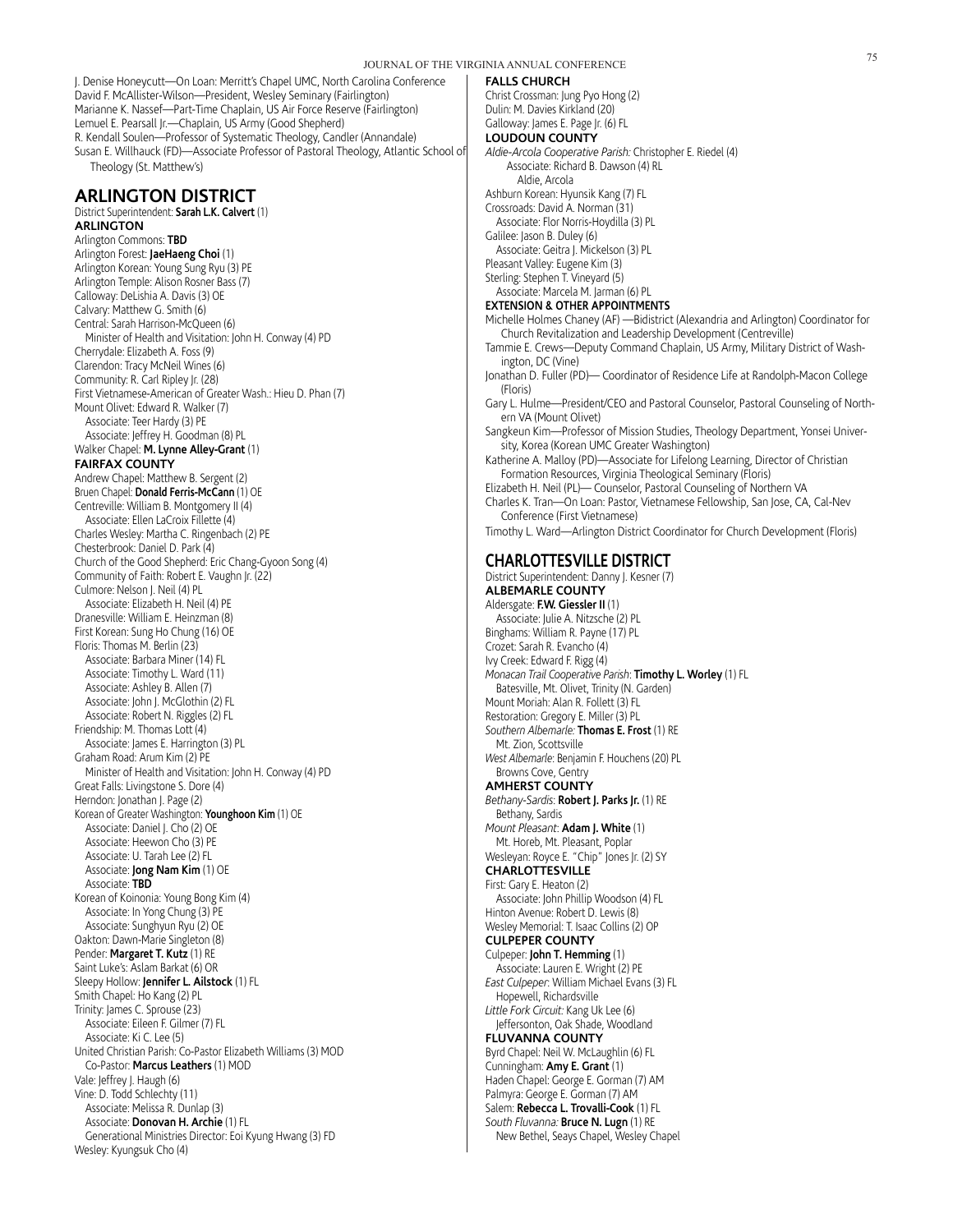#### **GREENE COUNTY** *Greene*: Samuel R. Plymale (3) FL Mt. Vernon, South River Stanardsville: Charles S. Winner (8) Westover: Gayle G. Johnson (2) SY **LOUISA COUNTY** Louisa: David R. Palmer (8) Macedonia: Stephen M. Hall (7) RL *Mineral-Mt. Pleasant*: **Larry E. Davies** (1) RE Mineral, Mt. Pleasant *West Louisa*: Jeffrey B. Smith (5) RE Ebenezer, Lasley, Mt. Horeb Zion: Deborah Ann Koontz (2) **MADISON COUNTY** *Bethel-Mountain View:* **Roger T. Powell** (1) PL Bethel, Mountain View *Madison*: Daniel H. Albrant (3) FL Madison, Rose Park *North Madison*: David A. LeFon (7.5) Etlan, Mt. Olivet, Oak Grove *Rapidan*: Richard P. Grendahl (3) FL Bethsaida, Mt. Zion, Walkers **NELSON COUNTY** Bethany (Norwood): Hillary Ann Evans (2) PL Bethlehem: Edwin M. Childress (8) FL Nelson: **Elizabeth A. Buxton** (1) FL New Faith: Gregory Payne (14) LM Rock Spring: Pamela J. Baldwin (10) FL Rodes: Lowell D. Petry (6) FL **ORANGE COUNTY** *Gordonsville:* Penny L. M. Pelter (2) FL Barboursville, Gordonsville *Orange Circuit:* Ralph G. Satter (3) RE Bethlehem, Salem Trinity: Joshua D. Munnikhuysen (2) FL **RAPPAHANNOCK COUNTY** Amissville: Maxine C. Crenshaw (9) *Rappahannock*: Jessica Squires Colwell (2) Flint Hill, Sperryville, Willis Chapel **EXTENSION & OTHER APPOINTMENTS** James H. Chandler—360 Intentionality (Cunningham) Deborah E. Lewis—Director & Campus Minister, Wesley Foundation, UVA (Wesley Memorial) Adam James White—Chaplain, Director of Service Learning, and Religion Dept. Chair, Virginia Episcopal School (Wesley Memorial)

# **DANVILLE DISTRICT**

District Superintendent: **Denise P Bates** (1) **DANVILLE** *Danville Area Teaching Parish*: Grace Design: Lauren Swanson (3) PL St. Luke's: Susan M. Hannah (5) *Wesley Chapel-Rock Springs*: Ryan S. Ware (2) PL Rock Springs, Wesley Chapel Fairview: Jennifer D. Coffey (4) Mount Vernon: **Jae Wuk Cho** (1) OF Trinity: Bobbie J. Henley (3) **FLOYD COUNTY** Harris Chapel: Marcus C. Wood (13) PL **FRANKLIN COUNTY** Bethlehem: D. Chris Bennett (11) FL *Callaway Cooperative Parish*: Amy E. Pannell (5) Highland, New Hope *East Franklin*: Byung C. Sung (4) OE Crafts, Penhook Fork Mountain: G. David Williams (3) PL Gogginsville: Kathryn F. Budzik (6) FL Pleasant Hill: James R. Rodden (4) Red Valley: Jaeyong Song (3) Redwood: Co-Pastor: **Clayton Payne** (1) Co-Pastor: **Sarah Payne** (1) PE Rocky Mount: William J. Waller (4) Dir. of Music Ministries/Organist: Lynn Meeks (24) DM St. James (Ferrum): Mary S. White (11) RE *Upper Franklin Cooperative Parish*: Anthony C. Budzik (3) FL Flint Hill, Oyler's Chapel, Rehoboth

*Washington Cooperative Parish*: Kelvin A. Edwards Sr. (3) FL Associate: Jeffery T. White (3) PL Burnt Chimney, Epworth, Halesford *West Franklin*: **Jimmy D Calhoun** (1) OF Bethany, Maple Grove **HENRY COUNTY** *Axton*: Amanda B. Harris (3) FL Beckham, Carroll Memorial, Irisburg Chatham Heights: **Timothy W. Gearheart** (1) FL *Fieldale-Mount Bethel Cooperative Parish*: **Andy Brock** (1) Fieldale, Mount Bethel Pleasant Grove: Gi-il "Gil" Lee (4) PE Smith Memorial: Kameron M. Wilds (5) Stanleytown: David A. Westmoreland (6) FL *Two County Cooperative Parish*: **Laurice F. Jones-Wilks** (1) FL Associate: Clyde DeLoach (2) RE Anderson Chapel, Bethel, Cascade, Granbery, Ridgeway **MARTINSVILLE** First: Keith E. Ritchie (8) Wesley Memorial: Timothy W. Gearheart (5) FL **PATRICK COUNTY** Meadow: **John B. Franklin** (1) FL Mountain View: Terry F. Martin (15) PL *North Patrick*: Co-Pastor: Mary Sue Terry (2) PL Co-Pastor: David Gaylor Jr. (2) PL Ross Harbour, Woolwine *Patrick*: **Ronald D Gibson** (1) SY Concord, Nettle Ridge, New Hope *Patrick Ecumenical*: **Tammy Franklin** (1) FL Creasey's Chapel, Fellowship Providence: Keith L. Vernon (6) FL Salem: John B. Franklin (8) FL Stuart: Thomas B. Shepherd (13) **PITTSYLVANIA COUNTY** Brosville: Intek Oh (4) OE *Calvary-Kerns Memorial*: **Cathy Roach** (1) PL Calvary, Kerns Memorial *Concord-Mt. Pleasant Cooperative Parish*: Tobias B. Lutz (5) FL Concord, Mount Pleasant *Floral Hills-Mount Olivet Cooperative Parish*: **Timothy J. Barth** (1) PE Floral Hills, Mount Olivet *Harmony-Swansonville Cooperative Parish*: **John Bright** (1) Harmony, Swansonville Hopewell: Ronnie Tote (2) SP Oakland: Jon M. Woodburn (7) FL Watson Mem. (Chatham): Blair O'Quinn (2) FL *Whitmell-St. John's Cooperative Parish*: Wayne C. Moore (5) St. John's, Whitmell **EXTENSION & OTHER APPOINTMENTS** Barry Scott Foster—Pastor, Moravian Church in America, Southern Province (TBD) Ralph K. Hawkins—Professor and Chair, Dept of Religion, Averett University Jan Nicholson-Angle (AF)—Dean of the Chapel, Ferrum **DIACONAL, DEACONESS & HOME MISSIONER** Lynn Meeks (DM)—Rocky Mount UMC, Director of Music Ministries/Organist **EASTERN SHORE DISTRICT District Superintendent: Alexander B. Joyner (6) ACCOMACK COUNTY** *Accomack Cooperative Parish*: **Cathy Lean Fielding** (1) OF Drummondtown, Metropolitan *Cashville Cluster:* Roland D. Major (3) PL Andrew Chapel, Leatherbury, Riverview *Adams-Bloxom Mission Cooperative Parish:* Gregory L. Duncan (5) PL Adams, Bloxom Mission

*Belle Haven-Bethel*: Paul Donghwan Oh (6)

Belle Haven, Bethel

Calvary: Barbara Justis (5) LM

Christ (Chincoteague): Joseph D. Carson (3)

*Coastal Charge*: Hodae Kim (2) FL

Atlantic, Assawoman, Downings

Craddockville: Robert I. Kelly (8) FL

Grace (Parksley): TBS *Greenbackville*: Barbara L. Parker (2) PL

Signpost, Union

*Guilford:* Hyeon Ho Lee (5)

Guilford, St. Thomas

```
Hallwood: James R. Maddox (8) RE
```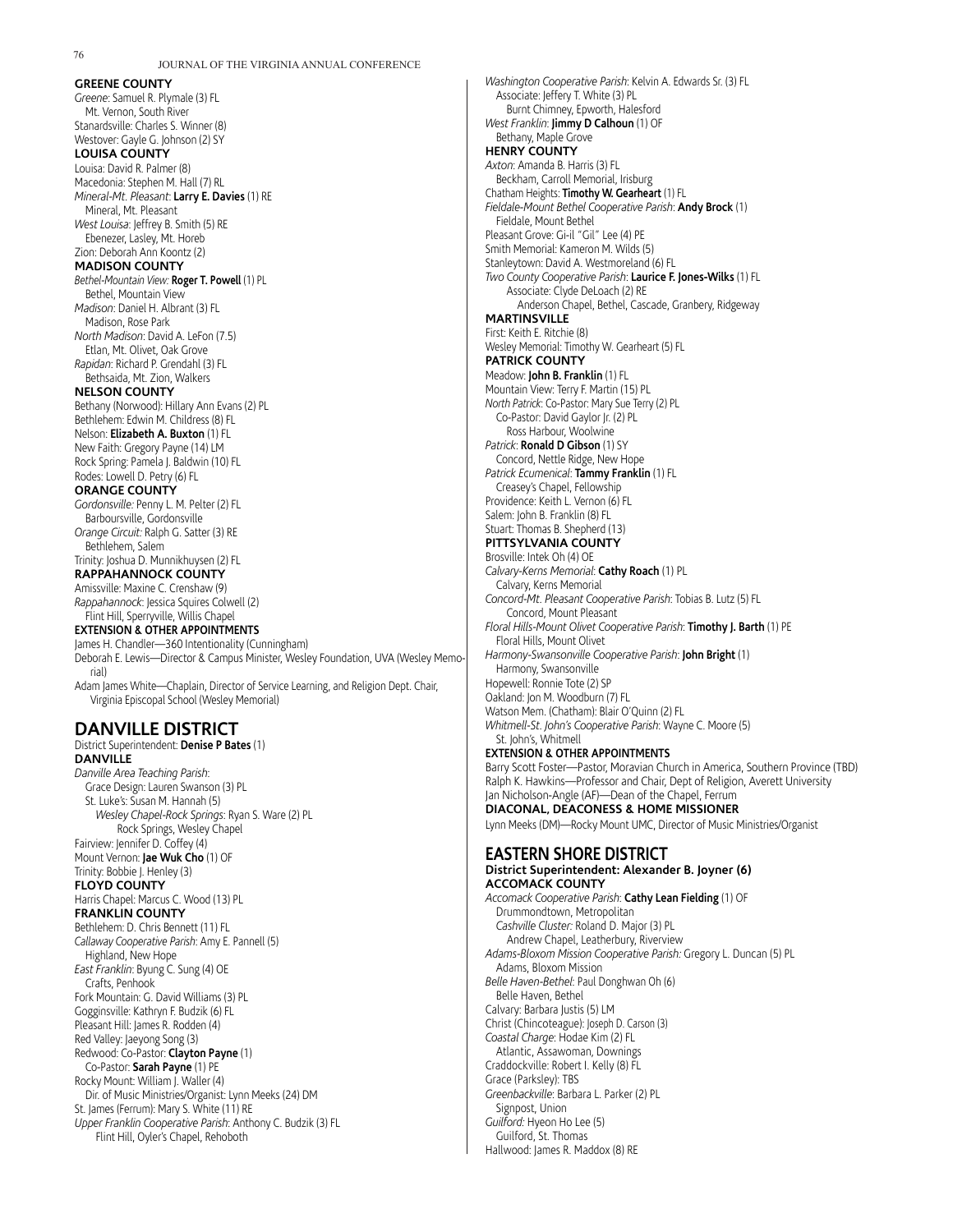Market Street: J. Barton Weakley (6) Melfa: **Steven B. Doan** (1) ROF New Beginnings: Fred O. Okello (3) OF *New Hope*: **Kendra S. Powell** (1) LM Evergreen, Harborton, Mears Memorial Ocean View: Sallye H. Bowen (15) RE Onley: **James D. Canody** (1) *Pittsville-Pocomoke-Wattsville*: W. Maury Enright (6) RL Pittsville, Pocomoke, Wattsville Saint John's (Atlantic): Gary C. Miller (33) AM *Sanford-Saxis*: William C. Jefferson (9) PL Sanford, Saxis *Seaside*: Curtis D. Lucy (4) FL Painter-Garrisons, Smiths Chapel, Oak Grove Snead Memorial (Wachapreague): James S. Nock (14) PL Swain Mem. (Tangier): Nona R. Floyd Allen (2) FL Woodberry: E. Wayne Johnson (2) RL **NORTHAMPTON COUNTY** *Cape Charles-Capeville*: Linda H. Lowe (3) Capeville, Trinity *Cheriton Cooperative Parish*: **Virginia Greer** (1) FL Cheriton, Travis Chapel Epworth (Exmore): Mikang Kim (7)

Franktown: **Rachel Gene May** (1) Johnsons: Clarence W. Bowen Jr. (21) RE New Mission: Harold E. White (15) FL

# **EXTENSION & OTHER APPOINTMENTS**

Verónica Barrell—Executive Director, Una Familia (Market Street) Brenda Lee Laws (FD)—Case Manager, Intellectual Disabilities Services, ESCSB (New Beginnings)

Robert B. Lloyd Jr.—On Loan: Aiea UMC, Cal-Pac Conference

# **ELIZABETH RIVER DISTRICT**

District Superintendent: M. Wayne Snead (6) **CHESAPEAKE** Covenant: **Hyun "Tommy" Suh** (1) FL Deep Creek: Michael W. Plasters (7) Good Hope: Mark E. Christian (23) Great Bridge: Timothy P. Craig (7) Associate: **Daniel Guenther** (1) FL Hickory: **Sarah D. Locke** (1) Indiana: Waverly "Smitty" C. Smith III (2) RL Jolliff: Brandon T. Nichols (2) Assistant to Pastor: James W. Jones (6) LM Messiah: Robert G. Robinson (4) Mount Pleasant: Robert M. Pihlcrantz (14) FL New Creation: C. Randolph Duncan (5) Associate: **Spencer T. Black** (1) FL Oak Grove: H. Frank Holley (8) Associate: Saundra L. Butts (3) PL Oaklette: Timothy D. Hazlett (9) Portlock: Andrew H. Schwartz (3) FL Resurrection: Jesus N. De Los Santos (4) OE Saint Paul's: **Thomas L. Mercer Sr.** (1) RE **CURRITUCK COUNTY, NC** Knotts Island: Diana L. Johnson (8) PL **NORFOLK** Aldersgate: Lee J. Crosby (4) FL Christ: Derek P. Koolman (8) Epworth: **Sandra Benton Plasters** (1) First: Megan J. Saucier (2) Ghent: Melody P. Tanner (5) Larchmont: Scott M. Rimer (13) Associate: Randall T. Timmerman (4) PE Miles Memorial: David A. Goodpasture (4) Norfolk: Sherry L. Daniels (14) Associate: Carolyn J. Graves (9) PL Norview: Paul L. Phillips (2) RE The Garden: Christa M. Springstead (2) Wesley Grace: J. Robert Berghius (2) **PORTSMOUTH** Centenary: John W. Cole II (6) *Community-St. Mark*: R. Kirk Culpepper (18) FL Community, Saint Mark Crossroads: **Camille Pentsil** (1) OE Monumental: H. Celeste Heath (2) Saint Andrew's: James Bowers (2) PE

#### **SUFFOLK**

Beech Grove: Keith D. Moore (10) Ebenezer: Won Gyu Lee (4) Virginia Korean: **Seong Uk Hong** (1) FL English Pastor: Bonnie J. Whitehurst (6) SY Wesley Chapel: Devon M.K. Blair (2) FL **VIRGINIA BEACH** Baylake: Clark D. Cundiff (5) Bethel: Barbara J. St. Jean (6) PL Charity: David Ryu (4) FL Community: Matthew Meisenhelter (3) Associate: Brian T. Boettcher (5) FL Courthouse Community: Elizabeth S. Anderson (4) Foundry: **Matthew G. Potter** (1) PE Francis Asbury: Edward S. Martin Jr. (11) Haygood: Tammy L. Estep (6) Heritage: Michelle D. Louk (4) Light of Hope: David L. Cunningham (2) Lynnhaven: Brandon P. Robbins (2) Memorial: **David J. Jimenez-Cardenas** (1) FL Nimmo: **Amanda S. Webber** (1) Saint Andrew's: Jeffrey A. Witt (4) Salem: Nancy M. Vaughan (2) FL Sandbridge Community Chapel: Mary Sullivan-Trent (3) PE Tabernacle: Jack E. Davis (24) Thalia: E. Joseph T. Varner (4) The Gathering at Scott Memorial: **Stephanie Kimec Parker** (1) Virginia Beach: Mark A. Miller (3) **EXTENSION & OTHER APPOINTMENTS** Rebecca L. Copeland (PD)—Assistant Professor of Theology at Boston University School of Theology (Virginia Beach) Frank P. Decker—Vice President, TMS Global (GA) (Community, Portsmouth) James R. Driscoll—Chaplain, Chesapeake Regional Hosp. & Special Asst to President, Wesley Seminary (Baylake) Rachel Gilmore—Discipleship Ministries, Path One (The Gathering at Scott Memorial) Jessica L. Hargrove (FD)—Alicia's Place Anne West Kesner (FD)—Chaplain, Children's Hospital of the King's Daughter Joel M. LeMon—Associate Prof. of Old Testament, Candler School of Theology, Emory University (Ebenezer) Kwon Hong "Moses" Min—Student, Wesley Theological Seminary (Va. Korean) Patricia S. Money—On Loan: Jason Lee Memorial UMC, Blackfoot, Idaho, in the Oregon-Idaho Annual Conference (Haygood) Brent M. Seusy—Peninsula Pastoral Counseling Center & Churchland Psychiatric Associates (New Creation) Jason C. Stanley (FD)—District Church Revitalization Coordinator, Elizabeth River District (First, Norfolk) Randall Timmerman—Ignite Wesley Foundation at ODU Gregory B. West—Chaplain, Virginia Wesleyan University (The Gathering at Scott Memorial) **DIACONAL, DEACONESS & HOME MISSIONER** Laarni S. Bibay (DC)—Children Health Advocate/Medical Mission Project Coord., Tidewater Pediatrics, Portsmouth (Resurrection) Anselma "Emma" Samson (DC)—Coordinator for Leadership Development for Church and Community, Resurrection UMC (Resurrection) **FARMVILLE DISTRICT** District Superintendent: **Denise P. Bates** (1) **AMELIA COUNTY** *Amelia*: Co-Pastor: Calvin "Callie" Walker (4) PL Co-Pastor: Alexis S. Fathbruckner (1.5) RE Trinity-Latino: Ivelisse M. Torres (2) PL Tabernacle, Trinity Journey: Michael T. Davis (9) RA *North Amelia*: Linda D. Hudgins (2) FL Epworth, Jetersville, Salem **APPOMATTOX COUNTY** Memorial: Russell M. Cheatham (10) *New Pamplin*: **John M. Kelley** (1) FL

Evergreen, Piney Ridge Pamplin-Pamplin City: **Amy R. White** (1) SY

# **BRUNSWICK COUNTY** *Brodnax*: Co-Pastor, Paul A. Beighley (8) RE

Co-Pastor: Pamela G. Pickard (6) PL Bethany, Brodnax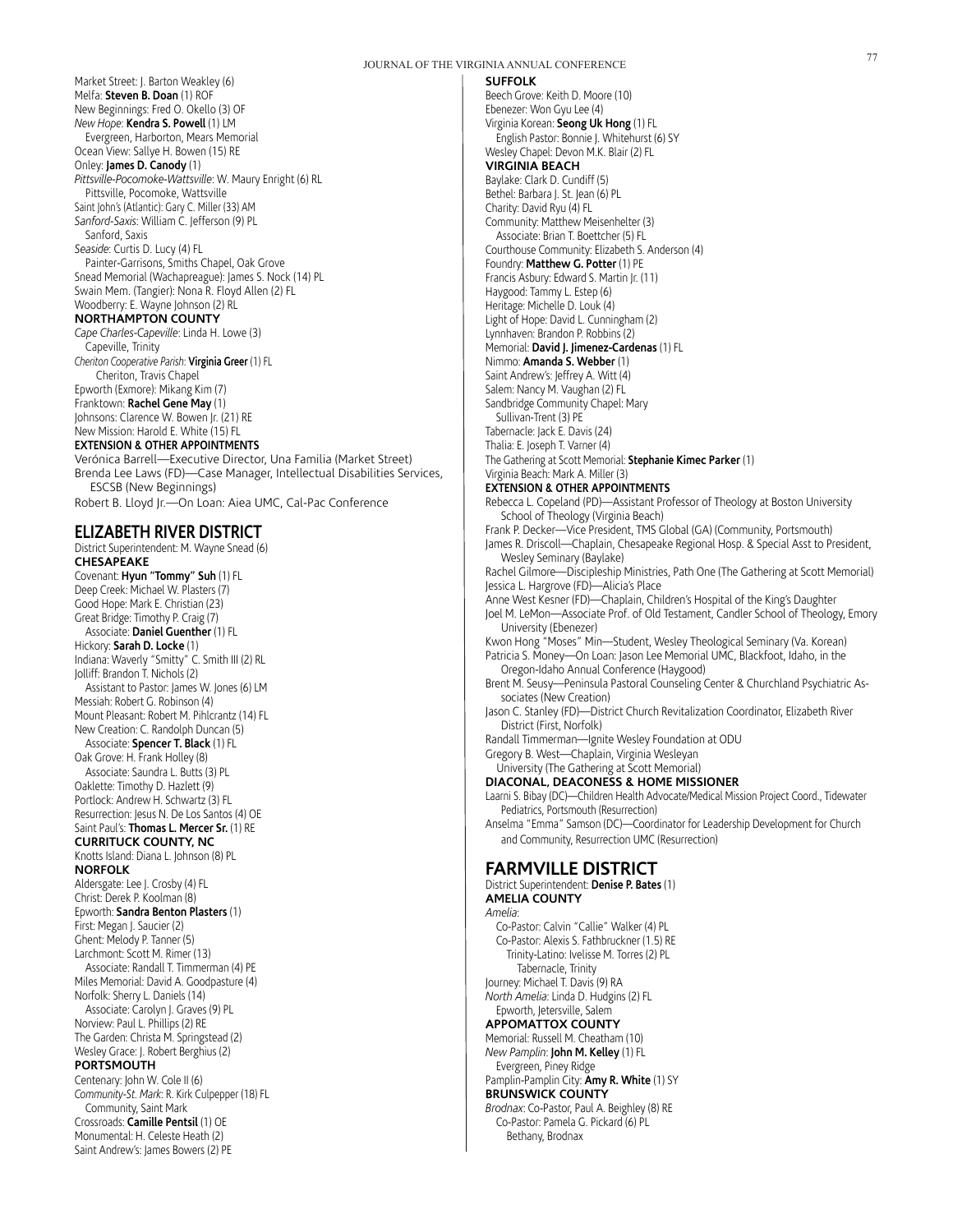JOURNAL OF THE VIRGINIA ANNUAL CONFERENCE Lawrenceville: **Cecelia R. Brooks** (1) OE *North Brunswick*: Benjamin H. Taylor III (7.5) PL Antioch, Lebanon Prospect: Kenneth L. Thrasher (13) FL *South Brunswick:* Randall S. Williams (5) FL Olive Branch, Rock *West Brunswick*: Hyo Gyum "James" Kim (3) OE Bethel, Macedonia **BUCKINGHAM COUNTY** *Buckingham*: **Evelyn L. Penn** (1) FL Browns Chapel, Hanes Chapel, Rocky Mt. *Dillwyn*: Billy E. Swan (13) FL Bethel, Salem, White Hall *James River*: Paul D. Larrimore (2) OF Arvonia, Centenary, Glenmore *West Buckingham*: George K. Schaefer (4) PL Mt. Tabor, Trinity, Woodland **CHARLOTTE COUNTY** Centenary-Madisonville: **Ohhwan "Freedman" Kim** (1) FL *Charlotte*: Christine L. Holly (2) FL Charlotte C.H., Hebron, Lebanon, Mt. Calvary Keysville: Ohhwan "Freedman" Kim (3) FL *Mt. Carmel-Phenix*: Michael W. Teixeira (17) FL Mt. Carmel, Phenix *New Hope-Southall Memorial*: Song "Philip" Hong (3) OE New Hope, Southall Memorial **CUMBERLAND COUNTY** Antioch: **Justin A. Hicks** (1) PE *Cumberland*: Jerry E. Drinkard Jr. (5) PL Hobsons Chapel, Payne Memorial Oakwood: James O. Radford (2) RE Thomas Chapel: Richard L. Bucher (14) RL **HALIFAX COUNTY** Cherry Hill: Patricia L. Neilsen (7) RL *East Halifax*: Kerry L. Halbert (6) OF Clover, Scottsburg *Glenwood*: Betty D. Marshall (3) RL Glenwood, Olive Branch *Halifax-Union Cooperative Parish*: Kenneth T. Decker Jr. (3) FL Halifax, Union Main Street: S. Wayne Rickman (4) McCanless Memorial: Joe D. Trickey Jr. (7) PL *McKendree-Asbury*: **Kenneth E. Hanson Jr.** (1) RL Asbury, McKendree Mount Cana: A. Randolph Holmes (15) FL Mount Laurel: Don R. Pizzeck (18) Shady Grove: Shayne V. Estes (5) *South Halifax*: **Virginia R. Jones** (1) SY Cedar Grove, Harmony **LUNENBURG COUNTY** Kenbridge: **Marsha L. Davis** (1) FL *Lunenburg*: **Michael G. Day** (1) RL Antioch, Williams Plantersville: Ralph 'Red' L. Moore (16) LM Victoria: J. Randall Kiel (2) FL **MECKLENBURG COUNTY** Boydton: **Raleigh M. Felton III** (1) PL Centenary (Chase City): **Michael C. Wes**t (1) SY Easters: Jeffery P. Clemens (3) RL Jamieson Memorial: **Samuel S. Chung** (1) OE LaCrosse: Jerry B. Malone (4) PL *Lakeland*: **William A. Greer** (1) FL Kingswood, Rehoboth *North Mecklenburg*: **Michael D. Blythe** (1) OF Salem, Shiloh *Providence-Trinity*: Jody R. Jessup (5) OR Providence, Trinity (South Hill) Rehoboth: **Raleigh M. Felton III** (1) PL Sardis: **Robert E. Dowling** (1) RLOC South Hill: Brian D. Siegle (5) Union Chapel: John E. Conner (7) RE *West Mecklenburg*: James H. Fry III (2) PL Ephesus, Fields, Friendship Zion: Robert I. Ledbetter (4) LM **NOTTOWAY COUNTY** *Burkeville:* Lisa S. Meyers (6) FL Bethel, Wards Chapel

Crenshaw: Nadeem A. Khokhar (2) FL Crewe: Laney S. Spigener Jr. (2) *East Nottoway*: Randy L. Baisey (2) FL Butterwood, Grace, Rocky Hill *Nottoway*: Dan E. Walker (3) RL Bethel, St. John's *Nottoway-Lunenburg*: Michael A. Johnson (7) FL Laurel Hill, St. Mark's, Thrifts Chapel **PRINCE EDWARD COUNTY** *Farmville Area Teaching Parish*: Farmville: Michael P. Kendall (7) Min. of Youth: Lyndsie N.K. Blakely (8) FD Meherrin: Kyla M. Silver (4) SY *Prince Edward:* **Patricia C. Kelley** (1) FL Beulah, Mt. Harmony, Mt. Pleasant *Prospect*: Michael E. Harris (3) SY Olive Branch, Prospect, Smyrna **EXTENSION & OTHER APPOINTMENTS** Charles F. Baber Jr. (FD)—On Loan: Youth Minster, University UMC, North Carolina Conference (Oakwood) Shayne V. Estes—Assistant to the District Superintendent (Shady Grove) Justin A. Hicks (PE)—Campus Minister/Director, Wesley Foundation, Longwood and Hampden-Sydney (Farmville) Tasi B. Perkins—Student, Ph.D., Georgetown Univ., DC T. McKennon Shea Jr.—Assistant VP of Development, High Point Univ. (Farmville) **HARRISONBURG DISTRICT** District Superintendent: Victor R. Gomez (2) **AUGUSTA COUNTY** *Annex-Crimora*: Gayle Thornberry (5) Annex, Crimora Bethany: **Susan M Reaves** (1) *Harriston-Mt. Bethel*: I. Cameron Carte (5) PL Harriston, Mt. Bethel Mount Pisgah: John Crawford III (15.5) RE Congregational Care & Visitation: P. Mardy Marston (9) LM Mount Zion (Mt. Solon): A. Al Tuten (4) PL New Hope: **Michael B. Reaves** (1) Parnassus: Victoria L. Barb (8) FL Sangersville: Gary M. Monroe (9) PL Verona: Robert J. Weeks (9) Aisle 7 Fellowship: Shawna N. Hiner (2) FL Weyers Cave: Margaret M. Packard (10) FL **HARRISONBURG** Asbury: Stephen D. Hay (7) Associate: Robert E. Talbott (11) FL John Wesley: Costella Forney (2) PL Otterbein: Adam L. Blagg (6) Associate: Faith E. Fowler (2) PL RISE: Amanda Miller Garber (10) **PAGE COUNTY** Luray: Erich D. Bennett (9) Page: Laura Whittle Stratton (7) *Shenandoah*: Jonathan J. Lamb (3) PE Christ, Fields *Shenandoah Circuit*: Ellen H. Martin (11) PL Grove Hill, Oak Grove Stanley: Anne M. Sisson (3) FL **ROCKINGHAM COUNTY** *Blue Ridge*: Richard R. Robertson (3) FL Assistant: Michael W. Miller (3) SY Furnace, Hensley, Jolletts, Mt. Pleasant Bridgewater: Stephen R. Creech (4) Associate: James A. Harris (10) RE Clover Hill: Sarah C. Bailey (2) FL Dayton: **Jennifer L. Day** (1) Elkton: Debra A. Powell (3) Evangelical: **Kyle Bomar** (1) OP *Fellowship-Linville-Edom*: **Patricia M. Meadows** (1) RE Edom, Fellowship, Linville First (Timberville): **Daniel K Purdom Jr.** (1) FL *Fulks Run*: Darin M. Buse (4) FL Caplingers, Mt. Carmel, Riverside Grottoes: Brian E. Posey (6) Keezletown: T. Joel Robinette (8)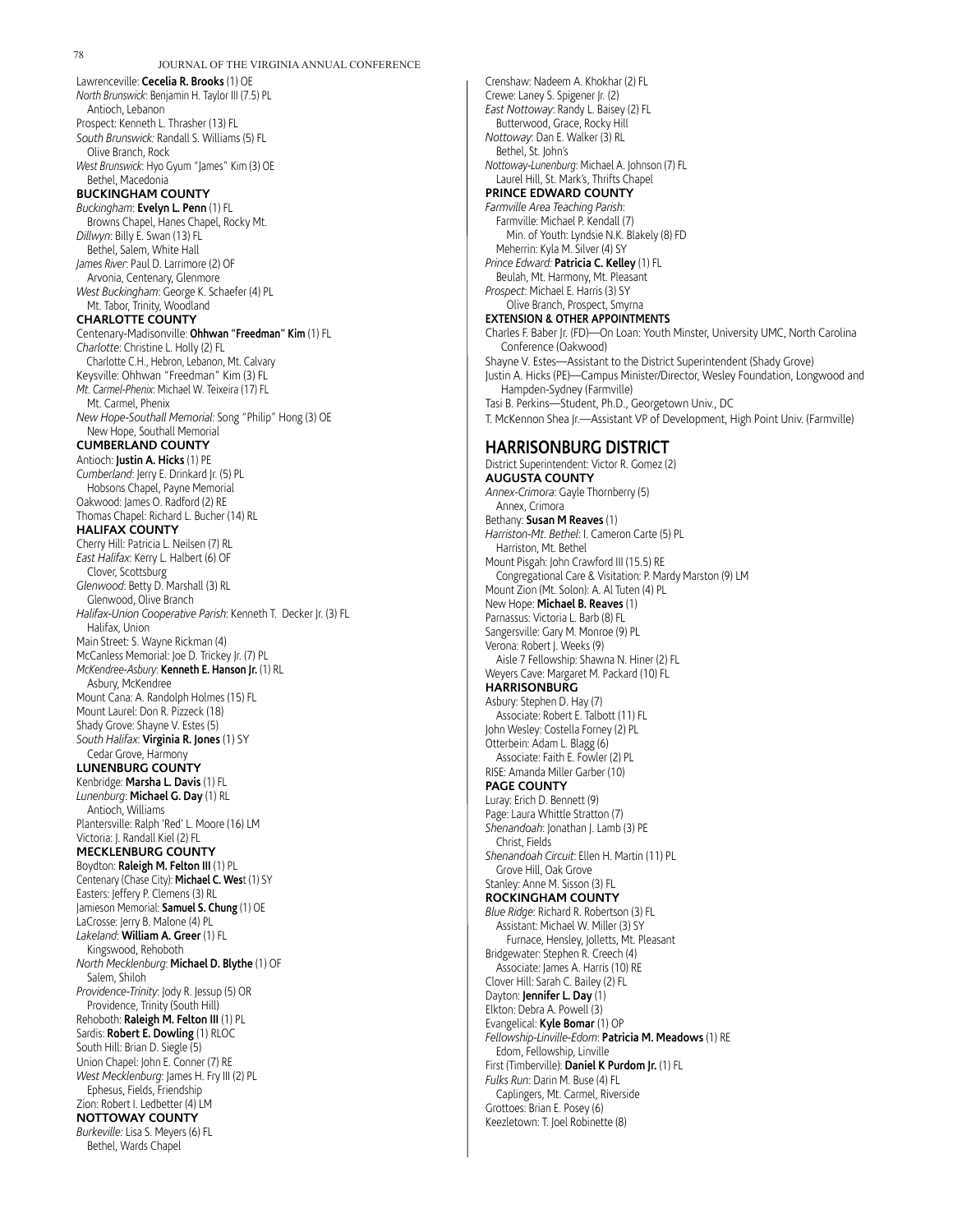*Massanutten*: **B. Kaminer (Kam) Stabler** (1) SY East Point, Mt. Zion, St. Peter's, Trinity McGaheysville: **Kotosha Griffin** (1) Lay Minister: Joseph H. Amend III (2) LM Mount Clinton: Kevin C. Poeckert (3) FL *Mount Crawford*: **Bertrand Griffin II** (1) OE Mt. Crawford, Mt. Sidney Mount Horeb: Isaac E. Harper (15) PL Mount Tabor: Kevin D. McMullen (2) FL *Mountain Valley-Cedar Grove*: **Eduardo Carrillo** (1) FL Cedar Grove, Mountain Valley Port Republic: James W. Joyner (6) St. James (Pleasant Vly): Carrie L. Talbott (7) FL St. Paul: Sue H. MacTavish (3) RL *Singers Glen*: Debra C. Cline (3) Cherry Grove, Donovan Memorial Sunset Dr. (Broadway): E. Thomas Murphy Jr. (4) RE Vision of Hope: David M. Burch (14) **SHENANDOAH COUNTY** *Christian Newcomer*: Luther Edwin "Nip" Crites Jr. (11) OE Christian Newcomer, Mt. Hebron *Columbia Furnace-Union Forge*: W. Glen Early (5) AM Columbia Furnace, Union Forge *Edinburg:* Eugenie Finn-McKenzie (3) St. John's, Wesley Chapel *Fort Valley*: John W. Senters (4) PL Oak Level, White Chapel Manor Memorial (New Market): Bass M. Mitchell (3) *Mount Jackson*: Darwin G. Edwards (4) PE Mt. Jackson, Quicksburg *Mt. Olive-Shiloh*: **David Nesselrodt** (1) RE Mt. Olive, Shiloh *Mount Pleasant*: F. Darlene Wilkins (5) PE Assistant: Lisa Coffelt (5) LM Hawkinstown, Mt. Clifton, Mt. Hermon, Otterbein Chapel *Shenandoah Valley*: W. Todd Gess (1.5) PL Mt. Zion (Strasburg), Mt. Zion (Woodstock) Strasburg: John B. Haynes Jr. (6) Toms Brook: Stanley A. Thompson (5) Woodstock: Robert N. Hoskins Jr. (7) **EXTENSION & OTHER APPOINTMENTS**

Thomas W. Crosby—Executive Director, Camp Overlook (Sunset Drive) Julie Ann Haushalter—Director, Lavender Center for Education and Retreats (Vision of Hope) Shin Woo Hong—On Loan, Pastor, Bupyeong Korean Methodist Church (New Hope)

Robert O. Jones Jr.—On Loan: Fairbanks UMC, Alaska Missionary Conference D. Brent Levy—On Loan: Christ UMC (Chapel Hill), North Carolina Conference Gordon K. Meriwether III (RL)—District Director of Congregational Vitality

# **JAMES RIVER DISTRICT**

District Superintendent: Sylvia S. Meadows (2) **BRUNSWICK COUNTY** *Brunswick*: Ruth A. Collins-Dinger (8) RL Edgerton, Pelhams, Pleasant Grove *Philadelphia*: Brian Mallary (4) FL Ebenezer, Matthews Chapel, Philadelphia **CHESTERFIELD COUNTY** Bermuda Hundred: Michael Dettmer (4) Bethia: James H. Carey Jr. (22) Centenary: Joseph E. Hammond Jr. (2) RA Chester: Clara P. Gestwick (2) Associate: Patrick S. Pillow (5) FL Ettrick: Bobby H. Lamb (10) RA Hopewell: Mark D. Richardson (6) Ivey Memorial: Anita E. Mays (3) Matoaca: Richard S. Gordon (9) Trinity: **C. Alan Layman** (1) Associate: **Herbert Brynildsen** (1) FD Wesley Chapel: Michelle E. Lindsey (10) Wood's: Andrew Ware (3) **COLONIAL HEIGHTS** Highland: Joseph T. Carson III (3) Associate: Maggie Hasselbach (3) FL Wesley: **Brian J. Simmons** (1)

Associate: **Joellen M. Simmons** (1) PE

**DINWIDDIE COUNTY** Asbury: S. Karen Workman (13) FL Carson: Mary K. Dadisman (2) Crawford: Craig A. Buxton (2) PL Kenwood: Melody A. Duncan (2) FL Lebanon: Steven E. McMillion (5) Ocran: **Timothy A. Beck** (1) Rocky Run: Bryan L. Carper (4.5) PL *South Dinwiddie Hope*: S. Ray Watson (5) PL Mansons, Mount Olivet *Twin Grove*: Michael Tolbert (3) FL Oak Grove, Smiths Grove *West Dinwiddie*: Pennie M. Foy (2) PL Corinth, Trinity, White Oak **EMPORIA** Main Street: Thomas E. Durrance (4) Monumental: Rachel Plemmons (4) PE **GREENSVILLE COUNTY** Centenary (Jarratt): Richard C. Franklin Jr. (5) PL *Greensville*: **R. Shaun Smith** (1) FL Independence, Mt. Pleasant **HOPEWELL** First: J. Christopher Andress (6) Wesley: Jacob H. Sahms (4) **PETERSBURG** Saint Mark's: **Joellen M. Simmons** (1) PE Trinity: Co-pastor: **Linwood E. Daniel** (1) RE Co-pastor: **David Bailey** (1) SY Washington Street: Thomas F. Lester (4) PL **PRINCE GEORGE COUNTY** *Prince George Cooperative Parish*: Michael Baugham (5) FL Associate: Deborah F. Baugham (3) PL Blandford, Gary's, Salem *Prince George:* Gilbert M. Elder (7) FL Newville, Salem Sycamore: DeWayne A. Duncan (7) Trinity (Disputanta): **Theresa M. Swindell** (1) FL **SOUTHAMPTON COUNTY** *Boykins*: Kyle Bass (3) SY Boykins, Branchville, Persons *Capron*: Frederick C. Brockhausen III (2) FL Associate: David Everett (5) SY Capron, Drewryville, Joyner, Vincents Grv Courtland: William L. McClung Jr. (2) Grace Memorial: William H. Sloan (3) PE High Street: Nathan A. Decker (5) *Newsoms:* Penny G. Rasnake (2) FL Barnes, Newsoms **SUFFOLK** Magnolia: **Sheena A. Laine** (1) FL Main Street: Richard L. Meiser Jr. (2) Oxford: Rita Kanten (3) RL Providence: Garland K. Hines (10) RE Somerton: John E. Meservey (2) RL Whaleyville: John E. Meservey (7) RL **SUSSEX COUNTY** Concord: **Barbara D. Lewis** (1) FL Fort Grove: R. Shaun Smith (3) FL Lebanon: Donna B. Smith (5) AM *Rocky Hock-Ivor*: Clifton D. Fritzinger (10) PL Ivor, Rocky Hock Sharon: Robert Moseley Jr. (1.5) SY Wakefield: Glenn Riggs (4) FL *Waverly-Carsley Cooperative Parish*: **Steven C. Snodgrass** (1) FL Carsley, Waverly **SURRY COUNTY** *Surry*: **Raymond G. Rowland** (1) RE Oak Grove, Surry **EXTENSION & OTHER APPOINTMENTS** Andrew H. Book—James River District Director of Congregational Excellence Jasmyn Graham (FL)—Director, Wesley Foundation, Virginia State University (Ettrick)

J. Stanley Hargraves—Registrar, Union Presbyterian Seminary (Chester) Anthony Hunley (AF)—Chaplain, U. S. Army, Fort Lee, Virginia (Indiana Conference) Robin C. Moore (FL)—Director of the Spiritual Care Program, Jackson-Feild Homes (Concord)

Donna B. Smith (AM)—Chaplain, Greensville Correctional Center (Lebanon, Sussex) R. Shaun Smith (FL)—James River District Construction Manager (Lebanon, Sussex)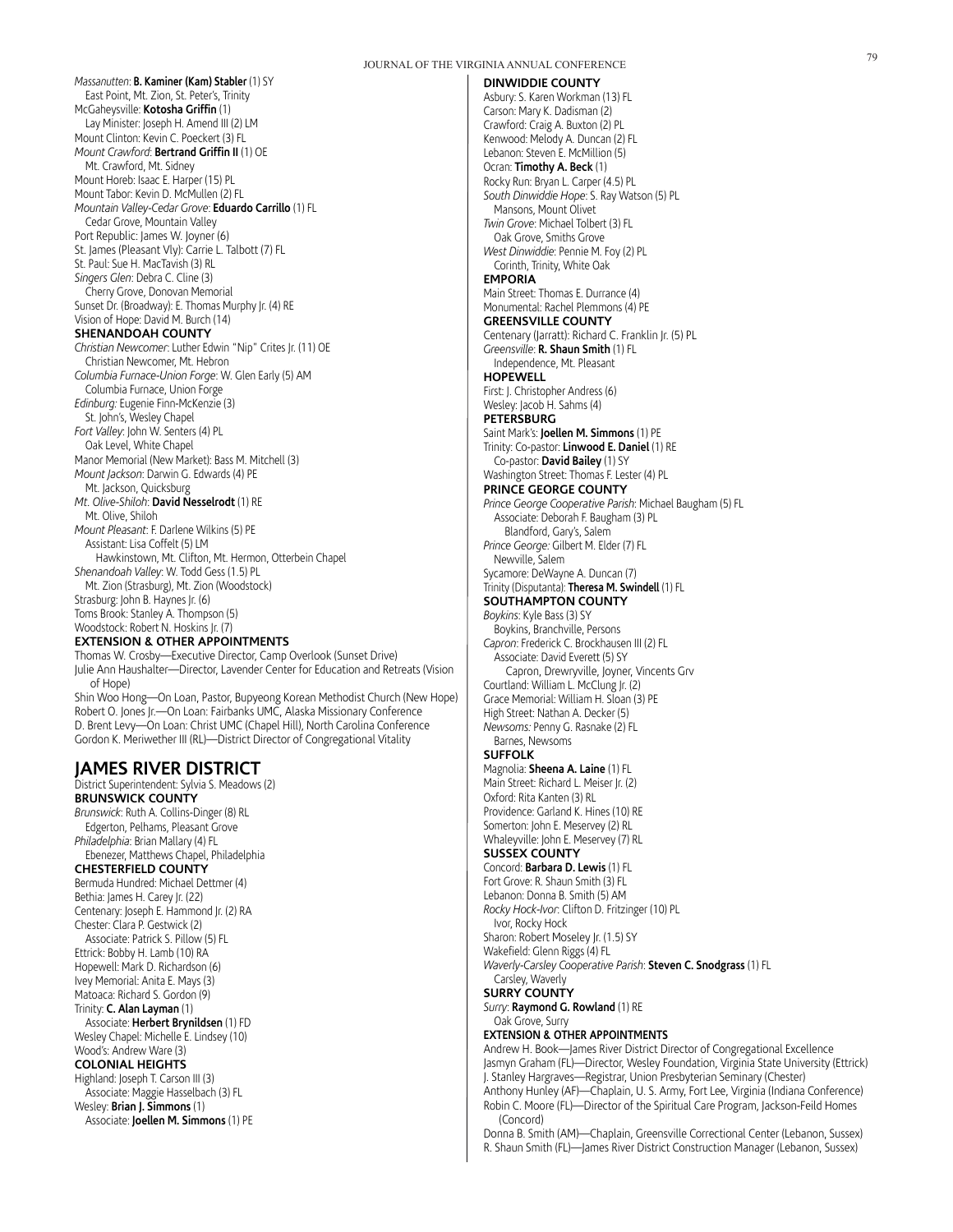John D. White (FD)—Autism Teacher, Chesterfield County Schools (Chester)

| District Superintendent: Scott E. Davis (4)                                                                                           |
|---------------------------------------------------------------------------------------------------------------------------------------|
| <b>AMHERST COUNTY</b>                                                                                                                 |
| Amelon: Mark A. Tinsley (2) OF                                                                                                        |
| Emmanuel: Nancy Coleman Johnson (7) FL                                                                                                |
| Mt. Tabor-Smyrna: Joyce G. Austin (12) LM<br>Mt. Tabor, Smyrna                                                                        |
| <b>APPOMATTOX COUNTY</b>                                                                                                              |
| Appomattox Circuit: John E. Flood (2) FL                                                                                              |
| Mt. Comfort, Trinity                                                                                                                  |
| Bethel: <b>James W. Martin</b> (1) SY                                                                                                 |
| <b>BEDFORD</b>                                                                                                                        |
| Main Street: Richard H. Ecklund (6)                                                                                                   |
| Associate: William P. Greer (4) RL                                                                                                    |
| <b>BEDFORD COUNTY</b>                                                                                                                 |
| <i>Bellevue</i> : <b>Riley R. Smith Jr.</b> (1) (RE)                                                                                  |
| Bethany, Oakland                                                                                                                      |
| <i>Bethesda-Patmos Cooperative Parish</i> : <b>Claire Miller</b> (1) FL<br>Bethesda, Patmos                                           |
| Bethlehem (Moneta): David W. Lord (13)                                                                                                |
| Assistant to Pastor: Susan M. Hughes (3) FD                                                                                           |
| Center Point-Salem: William R. Clark (8) PL                                                                                           |
| Center Point, Salem                                                                                                                   |
| Cove: Barbara Gail Mabe (1.5) SY                                                                                                      |
| <i>Ebenezer-Otterville</i> : Mark A. Wilkerson (15) LM                                                                                |
| Ebenezer, Otterville                                                                                                                  |
| Emmaus-Leesville: Edward F. Sheehan (7) FL                                                                                            |
| Emmaus, Leesville                                                                                                                     |
| Epworth (Thaxton): June C. Carpenter (4)<br>Forest-Forest Road Cooperative Parish: Sue W. Keen (2) FL                                 |
| Forest, Forest Road                                                                                                                   |
| Kelly Circuit: Mark W. Tucker (4) PL                                                                                                  |
| Associate: Elaine Brown (1) SY                                                                                                        |
| Mt. Zion, New Hope                                                                                                                    |
| Lebanon: <b>Ronald T. Davidson</b> (1) RE                                                                                             |
| Mountain View: Steven L. Propst (11)                                                                                                  |
| Otter: Willie Butler (2) RE                                                                                                           |
| Ephesus, Nicopolis                                                                                                                    |
| Peaksview: Russel K. Alden (4) PL                                                                                                     |
| Hickory Grove, Wilsons<br>Shiloh-Mt. Olivet Cooperative Parish: Charles E. Johnson Jr. (8) PL                                         |
| Mt. Olivet, Shiloh                                                                                                                    |
| Union: Denny Van Aalsburg (3) SY                                                                                                      |
|                                                                                                                                       |
| <b>CAMPBELL COUNTY</b>                                                                                                                |
| Bethany: Jennifer Vestal Moore (5) FL                                                                                                 |
| Brookneal: Willie B. Guill (3) RE                                                                                                     |
| Calvary: Michael W. Miller (11) PL                                                                                                    |
| Concord Cooperative Parish: Rick Duncan (1) (OR)                                                                                      |
| Bethlehem, Early's Chapel                                                                                                             |
| Huddleston-Mt. Horeb: Jane L. Whitehead (3) PL                                                                                        |
| Huddleston, Mt. Horeb                                                                                                                 |
| Indian Hill: James D. Stevens (6) ROF                                                                                                 |
| Lane Memorial: Benjamin E. Horrocks (4)<br>Mt. Zion: Steve Kidd (2) SY                                                                |
| Mead Memorial: Keon Huh (3)                                                                                                           |
| Mount Hermon: Dawn Compton (5) FL                                                                                                     |
| <i>New Hope-Sharon</i> : Richard A. Daily (5) RE                                                                                      |
| New Hope, Sharon                                                                                                                      |
| Providence-Whites: George Jack Davis (6) FL                                                                                           |
| Providence, Whites                                                                                                                    |
| Rustburg: L. Raymond McGarr (1)                                                                                                       |
| Salem: Charles E. Schooler (22) FL                                                                                                    |
| Timberlake: Bradley A. McMullen (4)                                                                                                   |
| Associate: Matthew B. Laskey (2) FL<br>Wesleybury: William A. Smith (8) SY                                                            |
| West Campbell: Marcia K. Huntsman (5)                                                                                                 |
| Evington, Lambs                                                                                                                       |
| LYNCHBURG                                                                                                                             |
| Boonsboro: <b>Bart A. Fletcher</b> (1)                                                                                                |
| Centenary: <b>Michelle Mee-Hye Kim</b> (1)                                                                                            |
| Chestnut Hill: Elizabeth W. Ecklund (4)                                                                                               |
| Christ's Community Fellowship-Monroe: Yosep Nam (3) FL                                                                                |
| Christ's Community Fellowship, Monroe<br>Court Street-Marsh Memorial: William Turner Burleigh (12) FL<br>Court Street, Marsh Memorial |

*Fairview-New Bethel*: Phillip C. Showers (13) FL Fairview, New Bethel Fort Hill: **Marc D. Brown** (1) RE Heritage: **Amy Beth Coleman** (1) Associate: Robert F. Michalides (3) FL Jackson Street: Reason A. Chandler (7) FL Peakland: John N. Vest (7) Tyreeanna: James W. Martin (20) SY **PITTSYLVANIA COUNTY** Anderson Memorial (Gretna): **R. Douglas Gunsalus** (1) (RE) *Fowler Memorial*: Debra A. Straughter (2) RL Bethany-Ebenezer, Mt. Airy Hurt: **James F. Brown** (1) (RL) *Mount Airy*: Kyle D. Uselton (5) SY Providence, Republican Grove, St. Andrew *New Bethel-Motley*: M. Stephen Morris (4) FL Motley, New Bethel *Payneton-Siloam*: **Daniel R. Dibble** (1) (PL) Payneton, Siloam *Smith Mountain*: Mt. Zion: Rodney Newbill (4) SY New Ridgeway: Ricky R. Scott (4) SY Zion: David P. Edinger (5) FL **EXTENSION & OTHER APPOINTMENTS** Ashley M. Abarca-Mitchell—On-loan, Pastor, Wolf Lake UMC, Indiana Conf Dori Baker—Senior Fellow for Research and Learning at the Forum for Theological Exploration (Peakland) Benjamin D. Burks—Executive Director, Brandon Oaks (Bethlehem) (note comma) Susan M. Hughes (FD)— Program Director, New Tomorrows, Lake Christian Ministries Leigh Anne Taylor (FD)—Revitalization Coordinator, Lynchburg District **RAPPAHANNOCK RIVER DISTRICT** District Superintendent: **Charles F. Bates** (1) **CAROLINE COUNTY** Bethel: Mark Roscoe (2) PL Bowling Green: Carol Seeley (3) OF *Caroline*: Mark A. Lawrence (7) PL Mt. Vernon, St. Paul's Hopewell: Lou Woolner (12) PL Rehoboth: Christopher Watson (5) PE Shiloh: Jarvis Bailey (4) PL Wrights Chapel: Charles Tillapaugh (28) **ESSEX COUNTY** Essex-King & Queen: George M. Warner Sr. (5) Lebanon, Providence, Trinity Tappahannock Memorial: Loretta A. Benninghove (3) **FAUQUIER COUNTY** *Cedar Run*: J. Stephen Little Jr. (9) FL Trinity, Wesleyan Grace (Hartwood): **Larry Jent** (1) Liberty: Robert A. Almy (2) Midland: Barbara H. Jamieson (7) RL Morrisville: Elizabeth S. Glass (6) Mount Horeb: Gayle D. Porias (10) Remington: **Donald E. Williams** (1) FL **FREDERICKSBURG** Fredericksburg: Gina Anderson-Cloud (2)

Associate: Joshua M. Hagstrom (2) FL Associate Pastor for Congregational Care: James A. Ginther (.6) PE Hillcrest: Justin L. Williams (10) FL **KING AND QUEEN COUNTY** Mizpah: Ellis H. Gayle (2) PL Shepherds: Ellis H. Gayle (3) PL **KING GEORGE COUNTY** Dahlgren: Thomas G. Lee Sr. (5) Fletchers Chapel: **Barry L. Burkholder** (1) Trinity: **Luis E. Alderman** (1) **KING WILLIAM COUNTY** Epworth: Jonathan B. Baker (8) PL

#### McKendree: Betty Jo Sims (3) RL **LANCASTER COUNTY** Asbury: Jack T. Bailey (6) PL *Bethel-Emmanuel:* Tae Won Kang (4) Bethel, Emmanuel Irvington: Jesse C. Blythe (2) PL

Kilmarnock: Penny P. Cory (7) White Stone: L. Bryan McClain (12)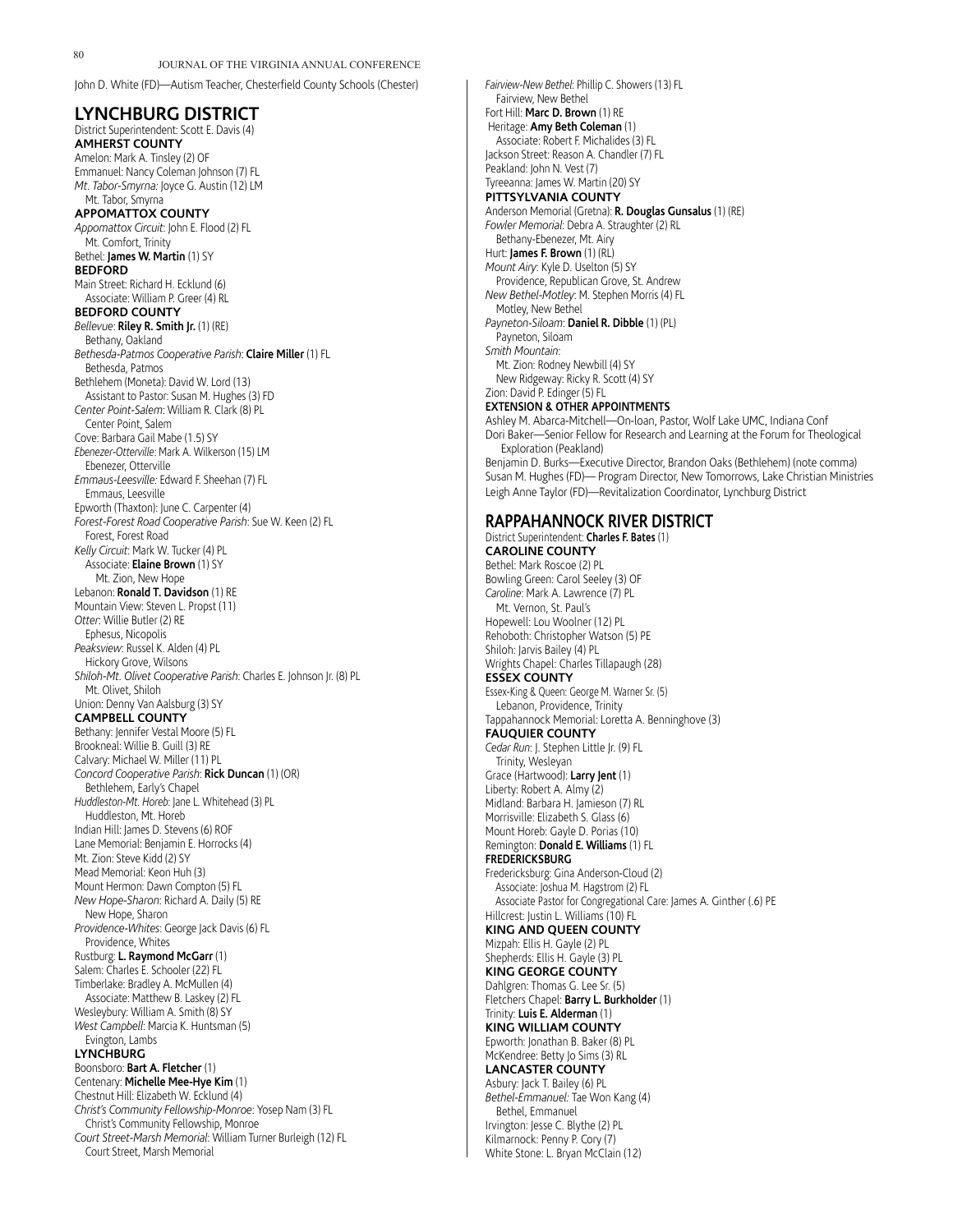#### **NORTHUMBERLAND COUNTY**

Bethany (Reedville): Derek E. Tomek (3) FL Bluff Point: Jack T. Bailey (6) PL Galilee: Carl L. Perez (5) Heathsville: Rebecca L. Minor (9) Henderson: Han Yi (2) FL Melrose: Kathy B. Gochenour (4) *Mila-Wicomico:* Donna M. Blythe (12) PL Mila, Wicomico *Northumberland*: John C. Wright (3) FL Afton, Fairfields Rehoboth: Donna M. Blythe (8) PL **RICHMOND COUNTY** *Richmond*: **MiRhang Baek** (1) FL Calvary, Hopewell, Oakland Warsaw: Daniel Burch (3) FL **SPOTSYLVANIA COUNTY** Eastland: Craig A. Muffley (9) Peace: Scott D. Hopkins (3) *Shady Grove-Olivet:* Hae Rin Lawson (8) Olivet, Shady Grove Tabernacle: James G. O'Quinn (2) Wilderness Community: **Bradford L. Phillips** (1) RE Zion: Barry R. Blakley (2) PL **STAFFORD COUNTY** Andrew Chapel: Thomas L. Swingle (5) PE Antioch: Wilhelmina "Mina" Sumpter (2) RE Ebenezer: Robert D. Lough (3) Associate: **Monica T. Reynolds** (1) PE Falmouth: **Kenneth P. Woodie** (1) PL New Hope: **Robin BeMiller** (1) PE Regester Chapel: Sung Il Yoo (7) Saint Matthias: Bert Cloud (2) Salem: **Kenneth P. Woodie** (1) PL **WESTMORELAND COUNTY** Andrew Chapel: Kevin F. Elmore (5) PE *Carmel-Coles Point:* Robert W. Gochenour (4) Carmel, Coles Point Colonial Beach: Stephen Kwang-Hoon Lee (3) Ebenezer: Rebecca L. Rumburg (7) Edgewater: Jon B. Davis (7) PL Grace (Oak Grove): Michael Liskiewicz (2) SY *Montross*: David C. Lagerveld (2) RE Lebanon, Providence **EXTENSION & OTHER APPOINTMENTS** Robert A. Almy—Church Ingenuities (Liberty) Caitlin Delamar (FD)—Staff Member, Camp Don Lee James A. Ginther (PE)—Clinical Pastoral Education, Hunter Holmes McGuire VA Medical Center Gayle D. Porias—Dir. of Heartwood Ministries (Mount Horeb) Mark A. Roscoe (PL)— Director of Crossroads Mission Center **DIACONAL, DEACONESS & HOME MISSIONER** Susan Lewandowski (DC)—GED Instructor, Rappahannock Area Regional Adult Education (Fredericksburg) **RICHMOND DISTRICT** District Superintendent: Peter M. Moon (5) **CHESTERFIELD COUNTY** Asbury Memorial: R. Jason Elmore (4) PL Beulah: Donald D. Gibson (3) Associate: Jonathan F. Poarch (2) PE Bon Air: N. Burton Brooks Jr. (5)

Brandermill: Jim C. Dunkin (4) MOD Associate: Terry Kwanghyun Eum (3) FL Mount Pisgah: Robert E. Cooper (8) Dir. of Youth and Young Adult Min.: Amy L. Crisp (4) FD New Life: Michael T. Maxwell (12) Providence: Derrick Parson (5) Saint Luke's: Lisa K. Sykes (9) Saint Mark's: Francis T. Cooper (5) Sherbourne: Pamela H. Culler (14) PL Woodlake: Gordon K. Pruitt (5) Associate: Marie E. Misiaszek (3) PL **GOOCHLAND COUNTY** Bethel: John R. Hall Sr. (22.5) AM

Corinth: James E. Lavender Jr. (2) RE St. Matthew's: **Mark Montgomery** (1)

#### **HANOVER COUNTY**

Duncan Memorial: Dorothy McNeer O'Quinn (3) Associate: Joshua A. McCauley (3) FL Dunns Chapel: William R. Freeman (8) RE Enon: ReNe'e R. Teague (6) Forest Grove: Linda E.F. Crabbs (7) Kenwood: **Elizabeth A. Nordan** (1) PE Lebanon: R. Spencer Broce (15) Mechanicsville: Kerry D. Boggs (20) Mount Hermon: Sheldon "Mac" F. McLeod (1.6) ROF New Song: Chad M. Herndon (12) Prospect: Sheldon "Mac" F. McLeod (3) ROF Saint Peter's: Yun Chol Kim (2) Shady Grove: John J. Kelchner Jr. (10) Associate: Sandra Bottoms (5) Shiloh: Sarah G. Sealand (6) *West Hanover:* Owen M. Taylor (2) FL Beaverdam, Rouzies Chapel **HENRICO COUNTY** Brookland: Richard "Dickie" Coffey (3) PL Chamberlayne Heights: Linda Driver Ray (6) Christ: **Nancy E. Robinson** (1) FD Corinth: **Teresa S. Smith** (1) Discovery: J. Adam Sowder (3) Fairmount: Mi Sook Ahn (3) PE Good Shepherd: T. Bryson Smith (2) Associate: Lisa M. McGehee (10) FD Associate: **Raja Samuel Kirubakaran** (1) OE *Greenwood-Laurel Park*: **Josette Franklin** (1) OF Greenwood, Laurel Park Highland Springs: Douglas E. Crockett (9) OE Lakeside: Mark V. Rooks (3) Laurel Hill: Yunho Eo (2) River Road: Darcey G. Johnson (5) Saint Andrew's: **Denise B. Watkins** (1) FL Shady Grove: Christina R. McLain (3) Associate: Anne B. 'Beanie' Kelley (5) FL Skipwith: T. Todd Smith (4) Trinity: Larry E. Lenow (7) Associate: **Hung Su Lim** (1) Minister of Discipleship: Judith Clegg Oguich (20) FD Welborne: F. Elizabeth Givens (8) Willis: **Robin Lafon** (1) SY Worship and Praise: Timothy J. Kirven (9) FL **LOUISA COUNTY** Gum Spring: **Dan Chinhyo Kim** (1) **NEW KENT COUNTY** Providence: William H. John Jr. (6) **POWHATAN COUNTY** Powhatan: **Karen B. Hittel** (1) **RICHMOND** Asbury (Church Hill): Marilyn A. Heckstall (15) Belmont: Larry J. Cochran (9) Associate: Julio Serrano-Perez (7) PL Boulevard: **Andrew B. Willson** (1) Calvary: Kurtis A. Knobel (2) OR Centenary: Matthew D. Bates Jr. (9) Minister with Young Adults: **Andrew B. Willson** (1) Central: Amy Wolz Johnson (3) Emmaus at Stratford Hills: Chul Ki Kim (7) Ginter Park: Dennis C.M. Lipke (8) RE Huguenot: Gay B. Hall (4) RE Ramsey Memorial: Claudia H. Stallings (2) Associate: Norma E. Aguilar (13) PL Reveille: J. Douglas Forrester (6) Associate: Stephen A. Coleman (10) FL Dir. of Adult Discipleship: Kelley Lane (6) FD Walmsley Boulevard: **Delano P. Douglas** (1) FL Wesley Memorial: Rodney M. Hunter (34) RE Westhampton: Christina Haga Turner (11) Westover Hills: Donna C. Holder (10) **EXTENSION & OTHER APPOINTMENTS** Caitlyn Fox Bailey—Chaplain, VCU Health Systems (Westover Hills) Lindsey M. Baynham—Director, Center for Clergy Excellence, Virginia Conference (Boulevard)

Christopher M. Bennett—Associate Facilitator and Consultant, The Spark Mill (St. Matthew's)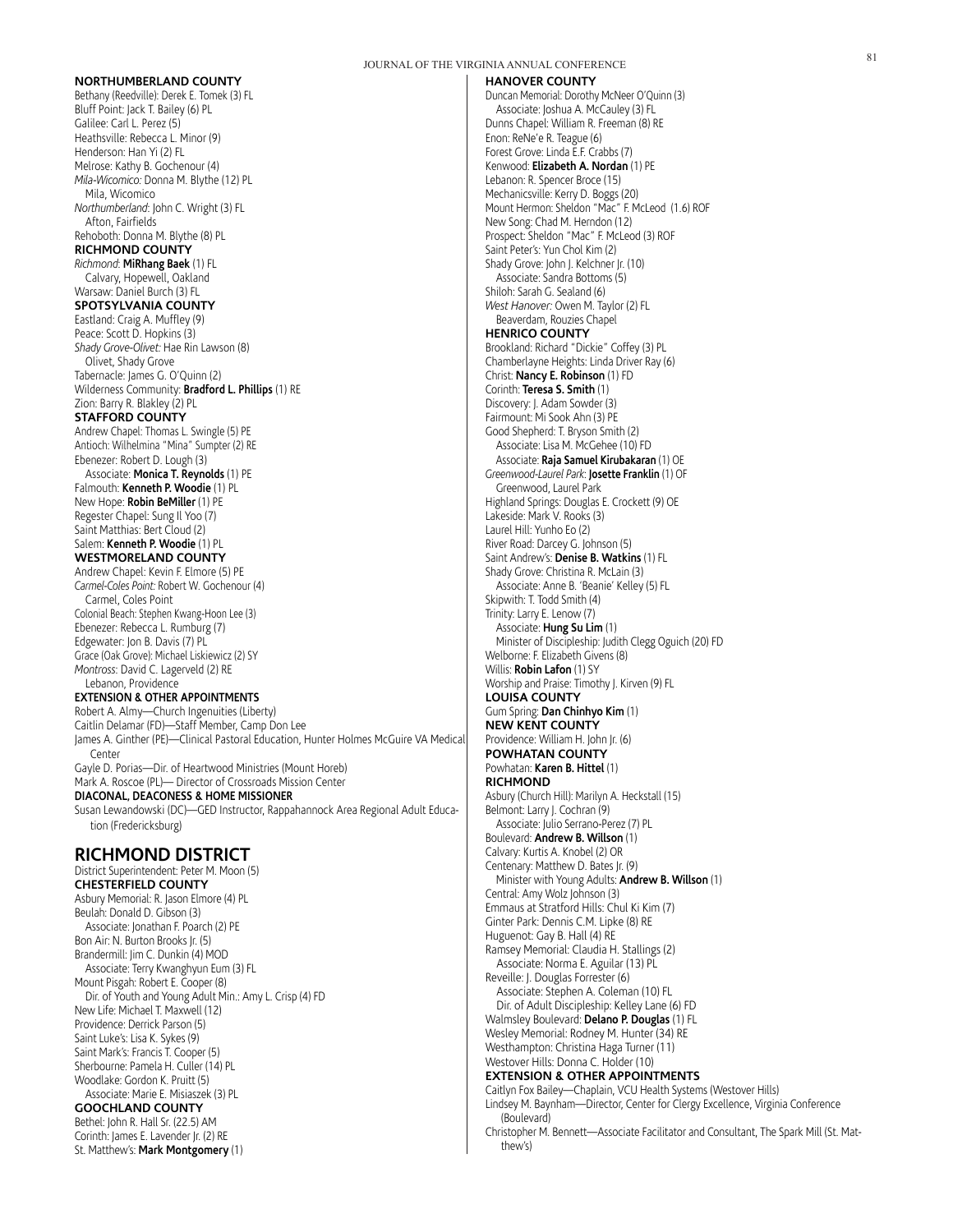Florence F. Brooks—Director of Pastoral Services, Cedarfield (Bon Air)

David E. Carl Jr.-Ex. Dir. of Spiritual Care & Education, Atrium Health, Charlotte, NC and On Loan: Pastor, Big Spring UMC, WNC Conference (River Road)

Katie B. Anthony Gooch—Director, Pace Center at VCU (Boulevard)

Kendra D. Grimes—Chaplain, Randolph-Macon College (Duncan Memorial)

Lynda W. Harding (FD)—Chaplain, Hospice of Virginia (New Song)

M. Jan Holton— Associate Professor of the Practice of Pastoral Theology and Care, Duke University Divinity School (Reveille)

Virginia A. Lee (FD)—Associate Professor of Christian Education and Dir. of Deacon Studies, Garrett-Evangelical Seminary (Reveille)

Meredith L. McNabb—Associate Director of the Lake Institute at the Lilly Family School of Philanthropy at IUPUI (Indiana University-Purdue University-Indianapolis) (Boulevard)

Mark V. Ogren—Dir. of Congregational Excellence, Virginia Conference (Duncan Memorial)

Theodore Smith—Director of Connectional Ministries (Corinth, Sandston)

Crystal Sygeel—Director of Hospitality Ministries, Union Presbyterian Seminary (Good Shepherd)

Kathryn F. Talley—Senior Development Officer, Community Housing Partners (Centenary)

Joseph Torrence (FD)—Chaplain, St. Christopher's School (St. Matthew's)

Dorothee Tripodi—Dir. of Supervised Ministry and Vocational Planning (Richmond)/ Adjunct Instructor, Supervised Ministry, Union Presbyterian Seminary (Westover Hills)

Michael L. Whaley—Assistant Director of Richmond Friends of the Homeless (Mt. Pisgah)

#### **DIACONAL, DEACONESS & HOME MISSIONER**

Diane V. Hassell (DC)—Outreach Ministries (Mount Pisgah)

# **ROANOKE DISTRICT**

District Superintendent: Kathleen Overby Webster (7) **BEDFORD COUNTY** Mays Memorial: Melanie D. Franklin (4) PL Parrish Chapel: **Mark W. Tucker** (1) PL Associate: **Elaine Brown** (1) SY Three Oaks Fellowship: **Robin L. Colwell** (1) RE **BOTETOURT COUNTY** Andrew Chapel: Morris A. Bennett (14) RE *Buchanan*: W. Douglas Mitchell (7) FL Lithia, Trinity *Eagle Rock*: W. Raysor Sandifer (17) RL Eagle Rock, Glen Wilton, Shiloh Ebenezer: Melanie D. Franklin (4) PL Fincastle: **Kwangmin Shin** (1) FL Saint Mark's: Justin S. White (3) **CRAIG COUNTY** *Foothills*: Rodney Longmire (6) SY Hebron, Mt. Pleasant, Pierce Chapel New Castle: Charles R. Stacy (3) Bethel, New Castle **FLOYD COUNTY** *Floyd Parish*: Darren E. Landon (12) FL Copper Hl, Havens Chpl, Huffville, Stonewall Mt. Elbert: **Laura Beth G. Howell** (1) SY **FRANKLIN COUNTY** Boones Mill: James R. Rodden (4) Mount Olivet: Jeffery T. White (2) PL **GILES COUNTY** Newport-Mt. Olivet: Morris V. Fleischer (12) FL *Pembroke*: E. Russell Gresham IV (2) First, Mt. Lebanon **MONTGOMERY COUNTY** Asbury (Christiansbg): **Ryan M. Schaeffer** (1) Belview: **Laura Beth G. Howell** (1) SY Blacksburg: Ralph W. Rowley (3) Associate: Jennifer L. Fletcher (3) Associate: Kelly A. Shushok (4) FL Calvary (Christiansbg): Sebert W. Rorrer (18) RE Crockett Springs: **Brenda Sternfeld** (1) PL Fieldstone: Ryan M. Schaeffer (2) Goodwin Mem.: Charles W. DeHart (3) RLOC Halls: Brenda Sternfeld (6) PL Lafayette: Jeane D. Dunkum (4) RE Mt. Tabor: Kenneth D. Farrar (10) PL

Park: Patricia A. Jones (6) RE Prices Fork: Michael Hill (6) SY St. Paul (Christiansbg): Moonsup Paul Song (5) Trinity (Christiansbg): Russell Shepherd (8) PL Wesley Memorial: **Russell Shepherd** (1) PL White Memorial: Herbert C. Williams Jr. (12) **ROANOKE** Fairview: Donald W. Baldwin (11) FL

Grace: Robert L. Haley (3) RE Greene Memorial: Philip Waltz (2) Huntington Court: Jeffrey D. Wilson (10) Raleigh Court: Seungsoo Jun (5) Saint Paul: Lyle E. Morton (4) South Roanoke: Craig C. Newman (2) Southview: Warren R. Carswell (4) Trinity: **Joanna M. Paysour** (1) West End: Lyle E. Morton (4) Windsor Hills: Douglas B. Paysour (5) Woodlawn: John B. Snyder (6)

### **ROANOKE COUNTY**

Bonsack: J. Randall McMillen (4) *Catawba Circuit*: Scott Robertson-Gouge (4) OR Catawba, McDonalds Mill, Shiloh

Cave Spring: **Lauren C. Lobenhofer** (1) Associate: Joanna M. Paysour (8)

Dir of NextGen Min: Timothy S. Craft (3) FD Lawrence Memorial: Terry A. Ross (9.5) RL Locust Grove: Benjamin F. Lockhart Jr. (11) PL Mount Pleasant: Robert G. Stutes (7) OR Northview: Douglas R. Sasser Jr. (3) Rockingham Ct: Nathan Colwell (2) FL

Thrasher Memorial: Walter B. Failes Jr. (9) Associate: **Seong Jae Jo** (1) FL

#### **SALEM**

Calvary (Salem): Jason L. Bryant (5) FL Central: Bryan K. Buckles (5) First: Alan T. Combs (3) Associate: Jeffrey L. Dorsey (23)

## **EXTENSION & OTHER APPOINTMENTS**

Carroll Clifton Carter (RE)—On Loan: Moriah-Holmes Grove, WNC Stephen Darr—Campus Ministry Dir., Community College Ministries (Blacksburg) Bret-Ashton G. Gresham—Director/Campus Minister, Wesley Foundation at VA Tech (Blacksburg)

# **STAUNTON DISTRICT**

District Superintendent: David J. Rochford III (7) **ALLEGHANY COUNTY** Alleghany: Shannon P. Cox (7) SY *Callaghan*: Nancy A. Palmer (4) FL Fletcher Chapel, Hoke Chapel *Epworth-Mountain Valley*: Jonathan S. Greer (2) FL Epworth, Mountain Valley *Iron Gate*: **Joseph Rose** (1) SY Iron Gate, Longdale, Walton Mem. *Mt. Pleasant-.S. Covington*: Yun Goo Kang (3) OE Mt. Pleasant, South Covington *Potts Valley*: David C. Brown (18) FL Humphrey's, Persinger Mem., Pinnell **AUGUSTA COUNTY** Bethlehem: **David Boger** (1) RE Calvary: David F. Vaughan (2) Associate: **Jenelle Watson** (1) PL *Churchville Cooperative Parish*: Lester W. Kennedy (5) FL Glossbrenner, Saint James Fishersville: **Peter Choi** (1) Greenville: James A. Bollinger (2) FL Jollivue: **Carrie Moffitt** (1) PL *Lyndhurst-Oak Hill*: **Michael Harrington** (1) FL Lyndhurst, Oak Hill McKinley: Donald L. Long (20) RE Mint Spring: Ryan S. Oswald (3) *St. Paul's-Goshen*: Don Duty (2) SY Goshen, St. Paul's (Craigsville)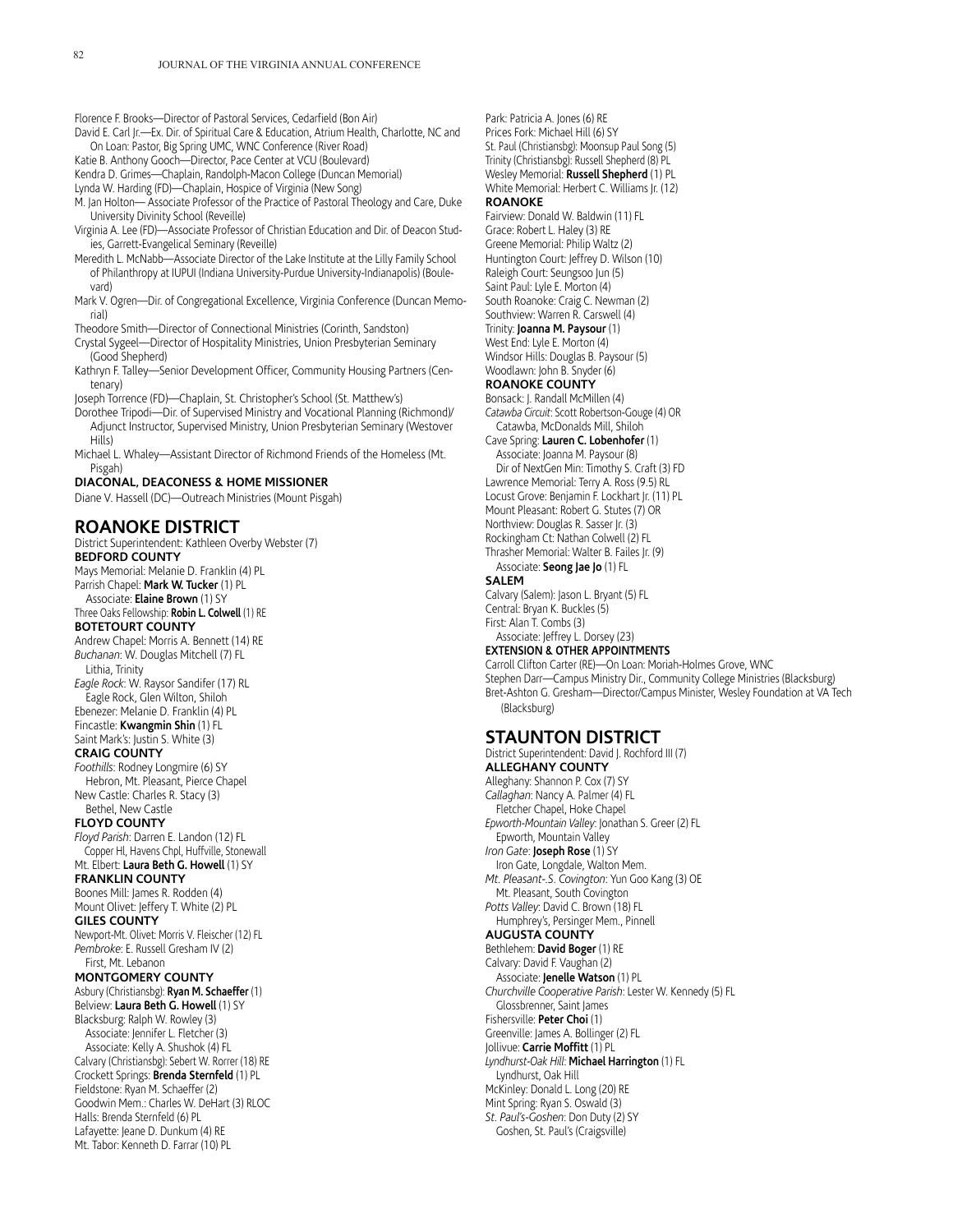*Shenandoah:* Reginald A. Early (5) RL Asbury, Community, Lawson, Randolph St. Sherando: J. Gregory Kropff (3) PL West Augusta: Mark A. Reuter (2) RE **BATH COUNTY** *Bath*: Lorrie J. Aikens (8) FL Burnsville, Eden, Starr-Bolar, Va. Chapel *Hot Springs*: Namseok "Andrew" Baek (2) OE Ashwood, Emory **BOTETOURT COUNTY** Mount Olivet: Doris T. Hedrick (8) RL **BUENA VISTA** Saint John's: Louis H. Caddell (3) OR People United in Christ: Danta Thompson (6) SY **CLIFTON FORGE** Central: J. Lynn Wright (6) FL **COVINGTON** *Christ's Cooperative Parish*: Deborah D. Washer (7) FL Christ, Parrish Court Granbery Memorial: **Sung Woon Yoo** (1) Mt. Carmel: Douglas E. Hollenbeck (18) FL **HIGHLAND COUNTY** *Blue Grass*: W. Andre Crummett (20) FL Blue Grass, Hightown *McDowell*: **Walter Westbrook** (1) RE Doe Hill, McDowell, McKendree, Totten *Monterey*: Bobbi Jo Gardner (6) SY Asbury, Green Hill, Monterey **LEXINGTON** Trinity: Joseph J. Cailles (4) **ROCKBRIDGE COUNTY** *Collierstown*: William D. Bearden (2) FL Collierstown, Mt. Horeb Ebenezer: Jody Lipham (3) SY *Fairfield*: Valerie W. Ritter (3) Emory, Fairfield Marvin: R. Michael Long (6) SY *Rockbridge*: Lucy Jackson Hughes (6) RL Beth Horon, Elliott's Hill, Mt. Zion **STAUNTON** Central: Won H. Un (7) Cherryvale: **Vivian M. Utz** (1) FL Christ: **Jesse Moffitt** (1) PE Marquis Memorial: Elizabeth von Trapp Walker (2) Saint John's: Charles H. Cole Jr. (3) Saint Paul's: Norman L. Ramsey III (2) *Staunton-Grottoes*: John D. Benson (7) SY Augusta Street, Mt. Moriah, Mt. Tabor **WAYNESBORO** Basic: Chad T. Beck (3) FL Lay Minister: **Jerry C. Campbell** (1) LM Glovier Memorial: Janet Knott (2) RA Main Street: Linda Kusse-Wolfe (4) OE Certified Lay Minister: Harold E. Baldwin Jr. (15) LM Pleasant View: Eric Strother (7) SY Saint Mark's: Kevin W. Haynes (2) **EXTENSION & OTHER APPOINTMENTS**

Nathan P. Anderson (PD)—Medical School, Pittsburgh, PA Paul J. Ritter (FL)—Chaplain, Keen Mountain Correctional Center Norman G. Tippens (RE)—Pastor, Wesley Memorial UMC, NC Conf. (Trinity, Lexington)

# **WINCHESTER DISTRICT**

District Superintendent: Steven J. Summers (2) **CLARKE COUNTY** *Boyce-Millwood-White Post*: Harry G. Neidig (3) PL Boyce, Millwood, White Post Crums: **David Graves** (1) OE Duncan Mem. (Berryville): James M. Smith (3) Marvin Chapel: Kenneth K. Patrick (17) RE *Paris Mountain*: Karen D. M. Adams (15) RL Mt. Carmel, Providence Chapel **FAUQUIER COUNTY** Cool Springs: Leah A. DeLong (2) RE

*Linden-Markham-Marshall Co-op. Parish:* Terry L. Hendricks (4) Linden, Markham, Marshall

Middleburg, Rectortown St. Mark's: Melbourne H. Bailey (3) RE **FREDERICK COUNTY** Brucetown: Susan G. Catlett (3) FL Burnt Factory: C. Steven Melester (14) AM *Cedar Grove*: Penny L. Wilson Jr. (2) Little Mountain, Mt. Pleasant Emmanuel: **San Kang** (1) OE *Fairview-Refuge*: Laetitia Schoeman (4) FL Fairview, Refuge Gainesboro: Robert M. Throckmorton Jr. (2) RE Grace (Middletown): W. Clay Knick (4) Hites Chapel: **Mary Lock** (1) Howard Chapel: Anthony A. Wadsworth (7) RE Kernstown: Aaron W. Fitch (6) Macedonia: Michel Q. Mayton (6) *Mount Olive-Relief*: Seung Hae Yoo–Hess (2) Mount Olive, Relief *North Frederick*: **John Lock** (1) Rest, White Hall *Old Bethel-Welltown Cooperative Parish*: **Joshua Dalton** (1) FL Old Bethel, Welltown *Pleasant View*: **Mike Pettry** (1) FL Mt. Pleasant-Lamps, Mountain View Redland: **Erin Geoffrion** (1) PE Round Hill: Larry E. Craddock (2) Shockeysville: TBS Stephens City: J. Robert Schoeman (4) *Wesley Chapel-Pine Grove*: Philip H. Brumback (6) RL Pine Grove, Wesley Chapel **LOUDOUN COUNTY** Agape (Purcellville): Alphonso L. Irving (3) FL Bethany (Purcellville): Joshua S. King (3) Bethel: **Hyunsik Kang** (1) OE Evergreen: **Mark Mrini** (1) Harmony (Hamilton): Debra R. Lucas (2) Leesburg: James N. Wishmyer (13) Minister of Administration: Wayne R. Reynolds (12) LM Dir. of Connectional Ministres: Heather L. Wray (4) FD *Loudoun*: **Cynthia Rainger** (1) PL Unison, Upperville *Mt. Olivet-Mt. Pleasant*: **Stephen King** (1) Mt. Olivet, Mt. Pleasant Rehobeth: **Hyunsik Kang** (1) OE Round Hill: Daniel A. Wray (4) *Short Hill*: Marcellus H. Jagoe IV (5) PL Ebenezer, Hillsboro *West Loudoun*: **Chad Hrbek** (1) SY Bluemont, Roszell Chapel *Mt. Zion-Willisville Chapel Co-op. Parish*: Tracey Lyons (3) PE Mt. Zion (Hamilton), Mt. Zion (Leesburg), Willisville Chapel **WARREN COUNTY** Bethel: John T. Stelzl (2) PL Front Royal: Terry L. Clark (3) Howellsville: Francis P. Bertrand (8) PL John Wesley: John T. Stelzl (3) PL *Reliance-Ridings Chapel*: J. Richard McDowell (3) Reliance, Ridings Chapel Riverton: C. Marc Roberson (6) *Warren*: Sherry L. Waddell (7) FL Asbury, Bennetts Chapel, Limeton **WINCHESTER** Braddock Street: G. Kirk Nave (8) Associate: Sean C. Devolites (3) PE First: William M. White (11) *Greenwood-Market Street*: Keiko T. Foster (3) Greenwood, Market Street *John Mann–Wesley Co-op. Parish*: Barbara A. Cousar (3) PE John Mann, Wesley Montague Ave.: Thomas H. Keithley (2) RE **EXTENSION & OTHER APPOINTMENTS** B. Justin Allen—Assistant VP for Student Life, Dean of Spiritual Life, and Director of

*Middleburg-Rectortown Co-op. Parish*: Steven W. Weedling (4)

the Institute for Church Professions, Shenandoah University (Braddock Street)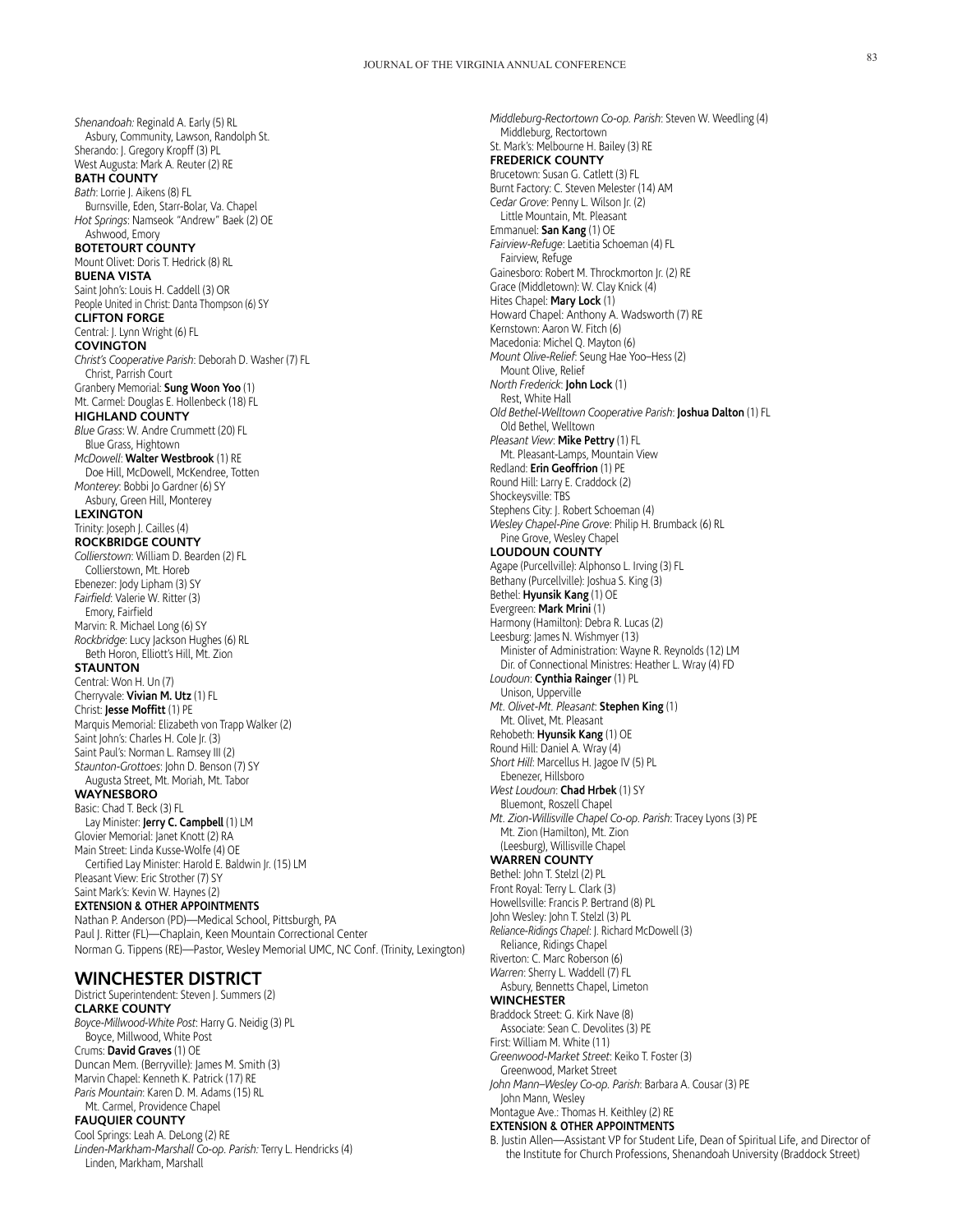JOURNAL OF THE VIRGINIA ANNUAL CONFERENCE Joanna S. Dietz (FD)— Associate Director for Call & Candidacy, Center for Clergy Excellence, Virginia Conference Elizabeth LaBella-Foster—Our Common Life (Braddock Street) Sara E. Pugh Montgomery—On Loan: Pastor, Coweta First UMC, Muskogee District, OK Conference (Braddock Street) Joshua R. Orndorff—Chaplain, Randolph-Macon Academy (Riverton) Colleen Halligan Preuninger (AF)—Director, Youth Theological Institute Rhonda VanDyke—Vice-President for Student Life, Shenandoah University (Braddock Street) Cynthia I. Zirlott (FD)—Protestant Chaplain, United Campus Ministry, Frostburg State University (Secondary appt.: Frostburg UMC; Charge Conference: First) **YORK RIVER DISTRICT** District Superintendent: Seonyoung Kim (6) **CHARLES CITY COUNTY** Memorial: **Barry R. Throckmorton** (1) RE **GLOUCESTER COUNTY** Bellamy: Kenneth Stephen Waclo (11) Bethany (Gloucester Pt.): J. Michael Derflinger (3) Bethlehem: Carol I. Bookwalter (7.5) RE Locust Grove: Booker D. Brown Jr. (2) FL Mt. Zion: Carol I. Bookwalter (2) RE New Hope: Chong Ho Yang (5) *Salem-Olive Branch:* Ann On-Lin Tang (3) Olive Branch, Salem Singleton: Calvin J. Griffin (10.5) Susanna Wesley: Janice Y. Commander (2) RE **HAMPTON** Bethany: Esther N. Agbosu (2) Central: **Brenda Mack** (1) OR First (Fox Hill): Brian K. Sixbey (10) First (Hampton): Candace L. Martin (5) Min of Discipleship and Community Engagement: **Kerry L. Underhill** (1) OD Fox Hill Central: Eric J. Vaudt (6) Phoebus: Rita L. Staul (3) RE Saint James: Michael L. Nelson (4) Saint Mark's: Deborah S. Clark (2) FL Wallace Memorial: Kevin E. English (2) OR Wesley: Gretchen O.S. Nelson (4) **ISLE OF WIGHT COUNTY** Benn's: Elizabeth Gray Caudill (3) Bethany: Michael T. Frank (6) *Oak Grove-Riverview*: Roderick L. Clayton (4) PL Oak Grove, Riverview Trinity: Daniel E. Elmore (2) Uzzell: Rebecca W. Gwaltney (8) PL Woodland: Amanda H. Newman (6) **JAMES CITY COUNTY** Mount Vernon: **Charles J. McHose** (1) RE New Town: J. Garrett Livermon (3) Congregational Life & Discipleship Pastor: Marie B. Allen (4) RL Wellspring: Edward A. Hopkins (10) Youth Pastor: Todd J. Query (2.5) OD **KING & QUEEN COUNTY** Shackelfords Chapel: Kristie Askew (3) PL **KING WILLIAM COUNTY** West Point: **Joengin Kim** (1) **MATHEWS COUNTY** *Bethel-St. Matthew*: Yosub Namgung (3) PE Bethel, St. Matthew *Beulah-St. Paul*: Delia M. Parrish (9) FE Beulah, St. Paul Central: Ji Hoon "John" Choi (5) Mathews Chapel: **Brett Isernhagen** (1) PE Salem: Bertina J.H. Westley (2) FL *West Mathews*: **Jennifer Mercer** (1) FL Emmanuel, Grace-Providence **MIDDLESEX COUNTY** Clarksbury: Kenneth E. Cleveland (6) FL Lower Church: Ileana Rosario (5) *Middlesex:* Timothy R. Earnhardt (5) FL Forest Chapel, Old Church Urbanna: Robert Bruce Johnson (3) **NEW KENT COUNTY** *New Kent*: **Timothy M. Porter** (1) FL Pamunkey, Tabernacle

#### **NEWPORT NEWS**

Asbury: C. Leon Basham Jr. (5) PL Chestnut Memorial: Robert M. Chapman (6) Christ: Thomas G. Tipton (8) First: Elizabeth A. Lutz (3) Grace: Forrest H. Teague Jr. (5) Holy Cross International: Yoon Seok Choi (10) OE Trinity: **Burton Mack** (1) OR Parkview: **Michael Guminsky** (1) PL Warwick Memorial: **Judy Worthington** (1) Associate: Peggy M. Langille (4) FL **POQUOSON** Tabernacle: **Jeffrey Cannon** (1) RE Associate: Brenton A. Staul (5) PL Trinity: Patricia Anne Riggs (3) **WILLIAMSBURG** Williamsburg: Matthew W. Jones (10) Associate: Meghan Roth Clayton (2.5) Min. of Congregational Care: Helen Casey-Rutland (7) **YORK COUNTY** Crooks Memorial: Lisa A. Barbery (7) Providence: **Lisa R. Blackmonson** (1) Saint Luke's: Clarence R. Brown (2) Associate: Ashley B. Roth (2) PE Zion: David C. Magruder (6) **EXTENSION & OTHER APPOINTMENTS**

Lorena E. Beach (PE)—Spiritual Care Coordinator, Heartland Hospice Care Koren B. Robins—On Loan: Pastor, Orange UMC, North Carolina Conference Carlson M. "Carly" Sawyer (FL)—University of Virginia Health System